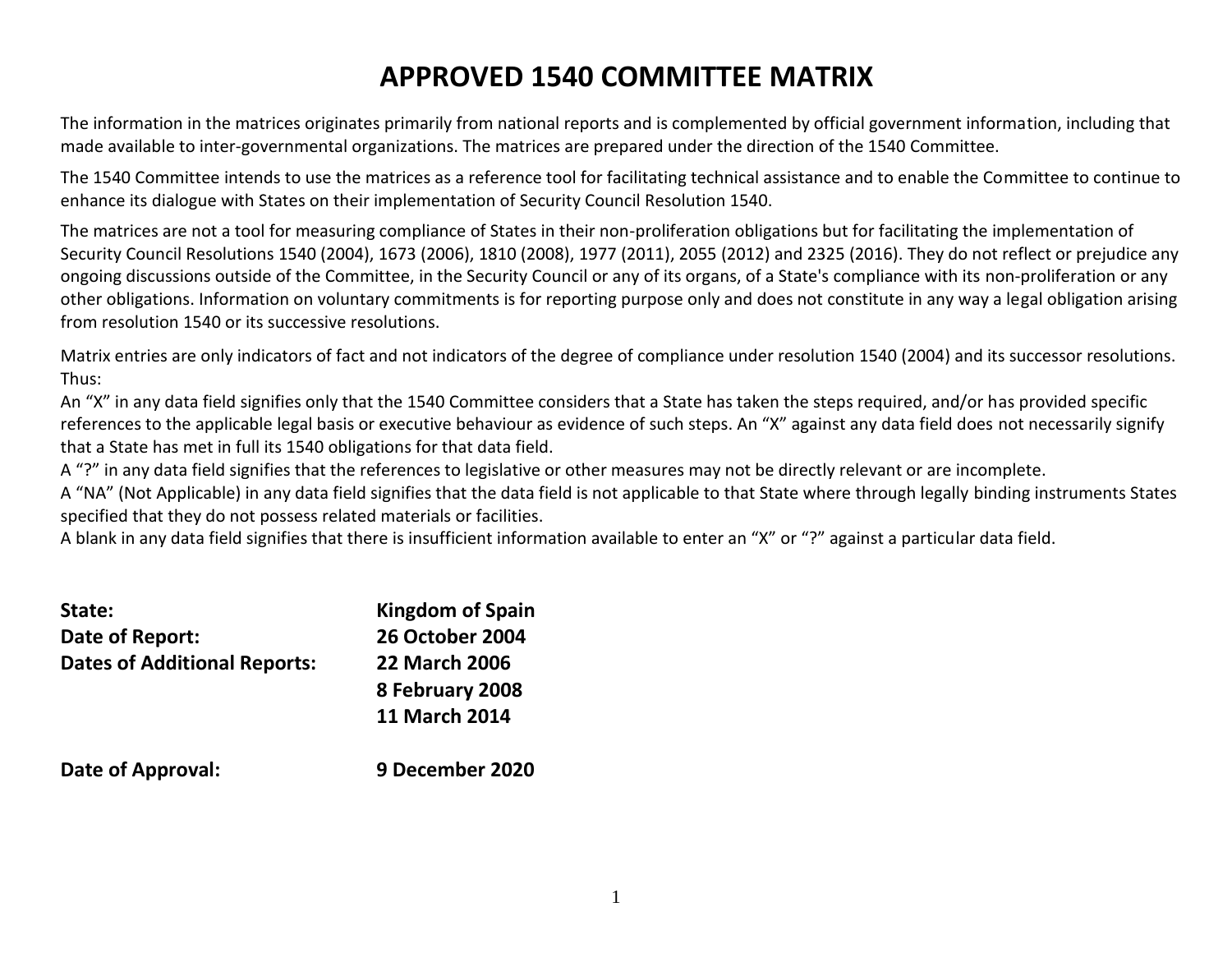### **I. OP 1 and related matters from OP 5, OP 8 (a), (b), (c) and OP10**

|                | <b>Adherence to legally binding</b><br>instruments, membership of<br>organisations, participation<br>in arrangements and<br>statements made. | Relevant information (i.e. signing, deposit of instrument of accession, ratification, etc) |  |  |  |  |  |  |  |  |
|----------------|----------------------------------------------------------------------------------------------------------------------------------------------|--------------------------------------------------------------------------------------------|--|--|--|--|--|--|--|--|
| 1              | Nuclear Non-<br><b>Proliferation Treaty</b><br>(NPT)                                                                                         | Deposit 5 November 1987                                                                    |  |  |  |  |  |  |  |  |
| $\overline{2}$ | <b>Nuclear Weapons Free</b><br>Zone/ Protocol(s)                                                                                             |                                                                                            |  |  |  |  |  |  |  |  |
| 3              | International<br>Convention for the<br>Suppression of Acts of<br>Nuclear Terrorism                                                           | Deposit 22 February 2007                                                                   |  |  |  |  |  |  |  |  |
| 4              | Convention on Physical<br>Protection of Nuclear<br>Material (CPPNM)                                                                          | Deposit 6 October 1991                                                                     |  |  |  |  |  |  |  |  |
| 5              | 2005 Amendment to the<br><b>CPPNM</b>                                                                                                        | Deposit 11 September 2011                                                                  |  |  |  |  |  |  |  |  |
| 6              | Comprehensive Nuclear-<br>Test-Ban Treaty (CTBT)<br>(not in force)                                                                           | Deposit 31 July 1998                                                                       |  |  |  |  |  |  |  |  |
| $\overline{7}$ | Chemical Weapons<br>Convention (CWC)                                                                                                         | Deposit 3 August 1994                                                                      |  |  |  |  |  |  |  |  |
| 8              | <b>Biological Weapons</b><br>Convention (BWC)                                                                                                | Deposit 20 June 1979                                                                       |  |  |  |  |  |  |  |  |
| 9              | Geneva Protocol of 1925                                                                                                                      | Deposit 22 August 1929                                                                     |  |  |  |  |  |  |  |  |
| 10             | 1997 International<br>Convention for the<br>Suppression of Terrorist<br><b>Bombings</b>                                                      | Deposit 30 April 1999                                                                      |  |  |  |  |  |  |  |  |
| 11             | 1999 International<br>Convention for the<br>Suppression of the<br>Financing of Terrorism                                                     | Deposit 9 April 2002                                                                       |  |  |  |  |  |  |  |  |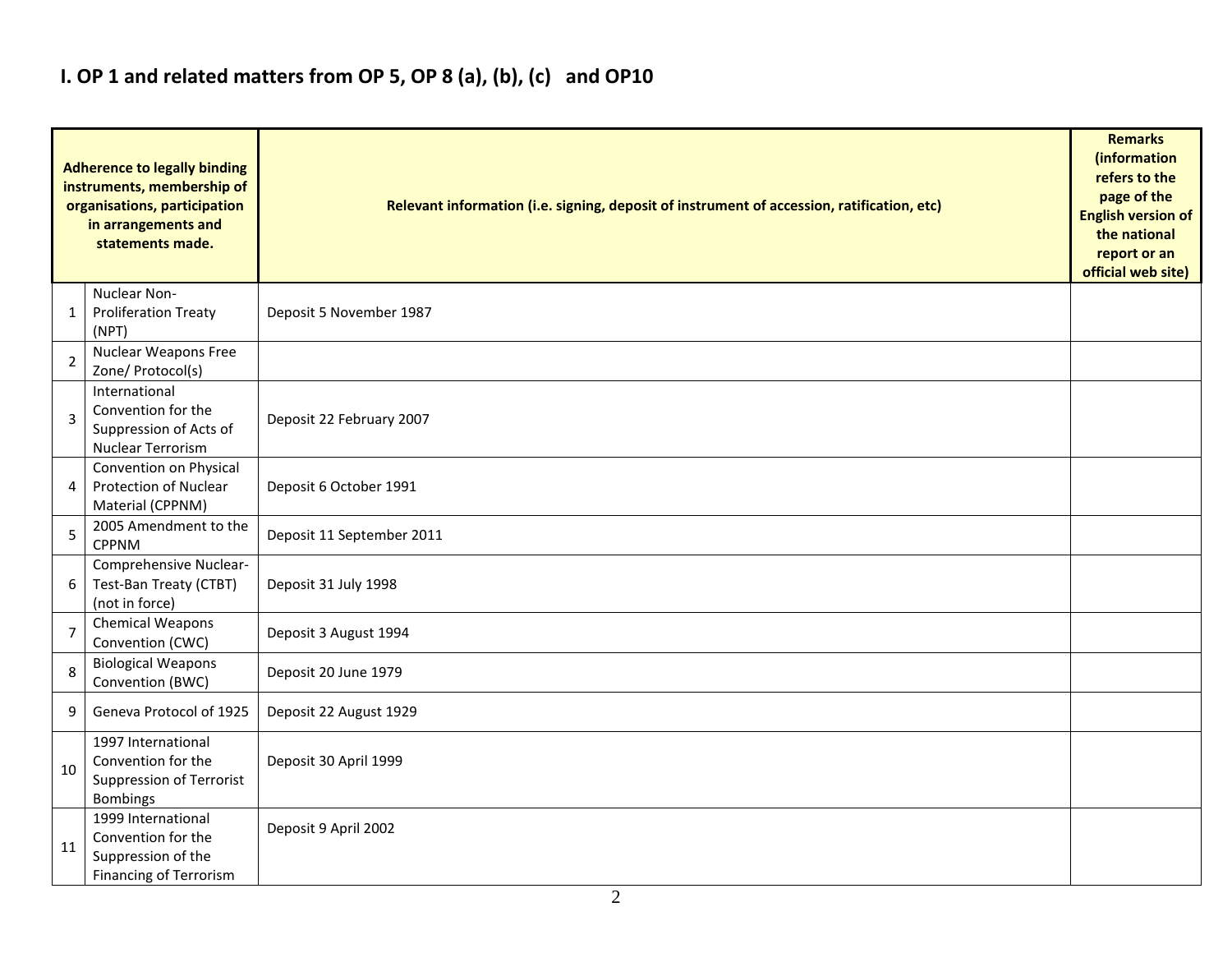| 12 | 2005 Protocol to the<br>Convention for the<br>suppression of unlawful<br>acts against the safety of<br>maritime navigation                                  | Deposit 16 April 2008                                                                                                                                                                                                                                                                                                                                                                                     |  |
|----|-------------------------------------------------------------------------------------------------------------------------------------------------------------|-----------------------------------------------------------------------------------------------------------------------------------------------------------------------------------------------------------------------------------------------------------------------------------------------------------------------------------------------------------------------------------------------------------|--|
| 13 | 2005 Protocol to the<br>Protocol for the<br>suppression<br>of unlawful acts against<br>the safety of fixed<br>platforms located on the<br>continental shelf | Deposit 16 April 2008                                                                                                                                                                                                                                                                                                                                                                                     |  |
| 14 | 2010 Convention on the<br>Suppression of Unlawful<br>Acts Relating to<br><b>International Civil</b><br>Aviation                                             | Signed 10 September 2010                                                                                                                                                                                                                                                                                                                                                                                  |  |
| 15 | Other relevant regional<br>legally binding<br>instruments                                                                                                   | <b>EURATOM Treaty</b>                                                                                                                                                                                                                                                                                                                                                                                     |  |
| 16 | International Atomic<br>Energy Agency (IAEA)                                                                                                                | Member since 1957                                                                                                                                                                                                                                                                                                                                                                                         |  |
| 17 | Directly relevant<br>Arrangements                                                                                                                           | <b>Nuclear Suppliers Group (NSG)</b><br>Zangger Committee (ZC)<br>Australia Group (AG)<br>Missile Technology Control Regime (MTCR)<br>Wassenaar Arrangement (WA)<br>Proliferation Security Initiative (PSI)<br><b>Container Security Initiative (CSI)</b><br>Global Initiative to combat Nuclear Terrorism (GICNT)<br>Global Partnership<br>Partnership Against Impunity for the Use of Chemical Weapons  |  |
| 18 | Statement on non-<br>provision of WMD and<br>related materials to<br>non-State actors                                                                       | State reports that it "fully assumes its responsibilities and commitments in the struggle against the proliferation of weapons<br>of mass destruction and neither supports nor collaborates in any way with non-State actors participating in [attempt to<br>develop, acquire, manufacture, possess, transport, transfer or use nuclear, chemical or biological weapons and their means<br>of delivery]". |  |
| 19 | Membership in relevant<br>international, regional<br>or sub-regional<br>organisations                                                                       | European Union (EU)<br>Financial Action Task Force against Money Laundering (FATF)<br>International Civil Aviation Organization (ICAO)<br>International Maritime Organization (IMO)<br>International Monetary Fund (IMF)                                                                                                                                                                                  |  |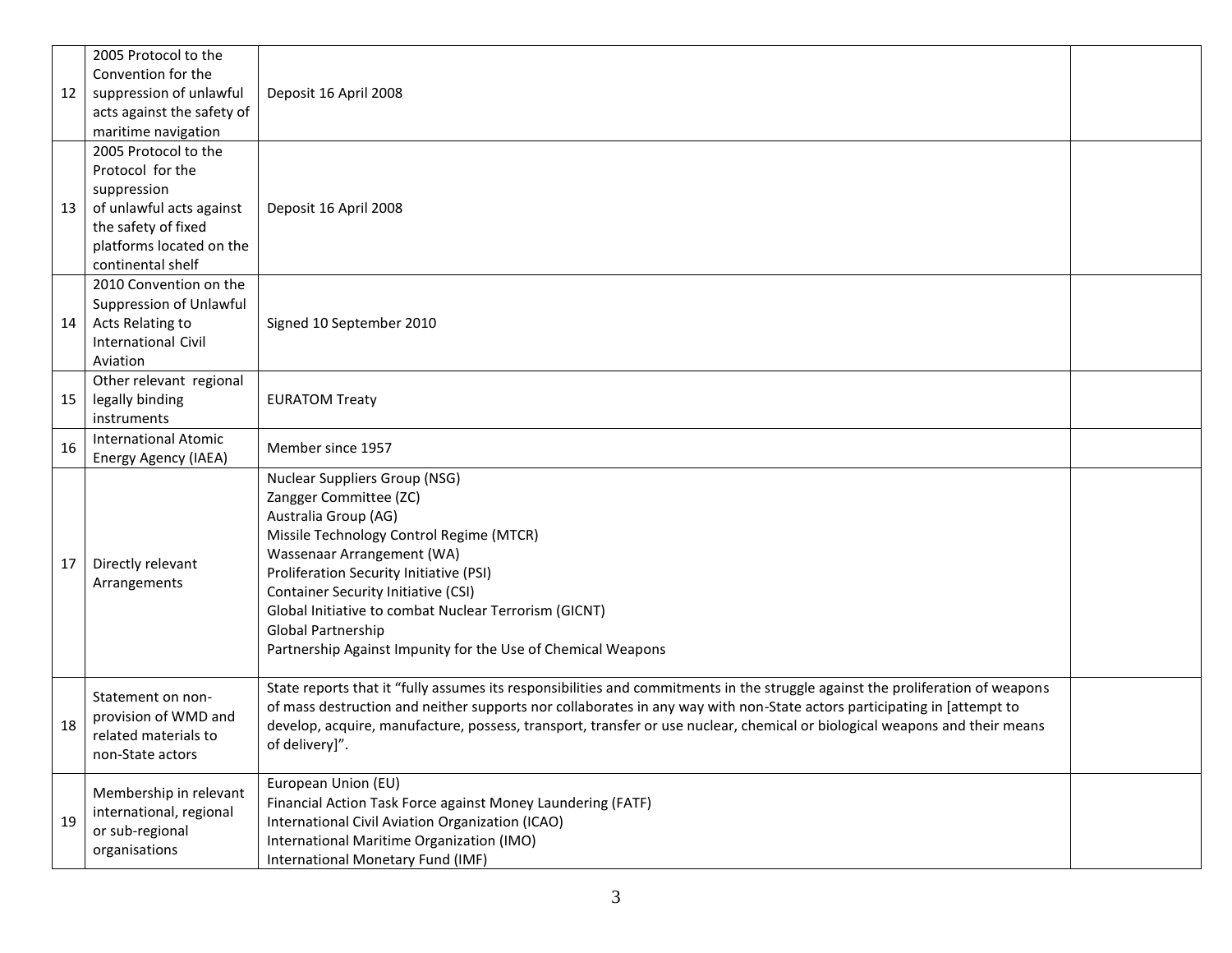|  | Inter-Parliamentary Union (IPU)<br>INTERPOL<br>Organization for Security and Cooperation in Europe (OSCE)<br>World Bank Group<br>World Customs Organization (WCO)<br>World Health Organization (WHO)<br>World Organisation for Animal Health (OIE) |  |
|--|----------------------------------------------------------------------------------------------------------------------------------------------------------------------------------------------------------------------------------------------------|--|
|  |                                                                                                                                                                                                                                                    |  |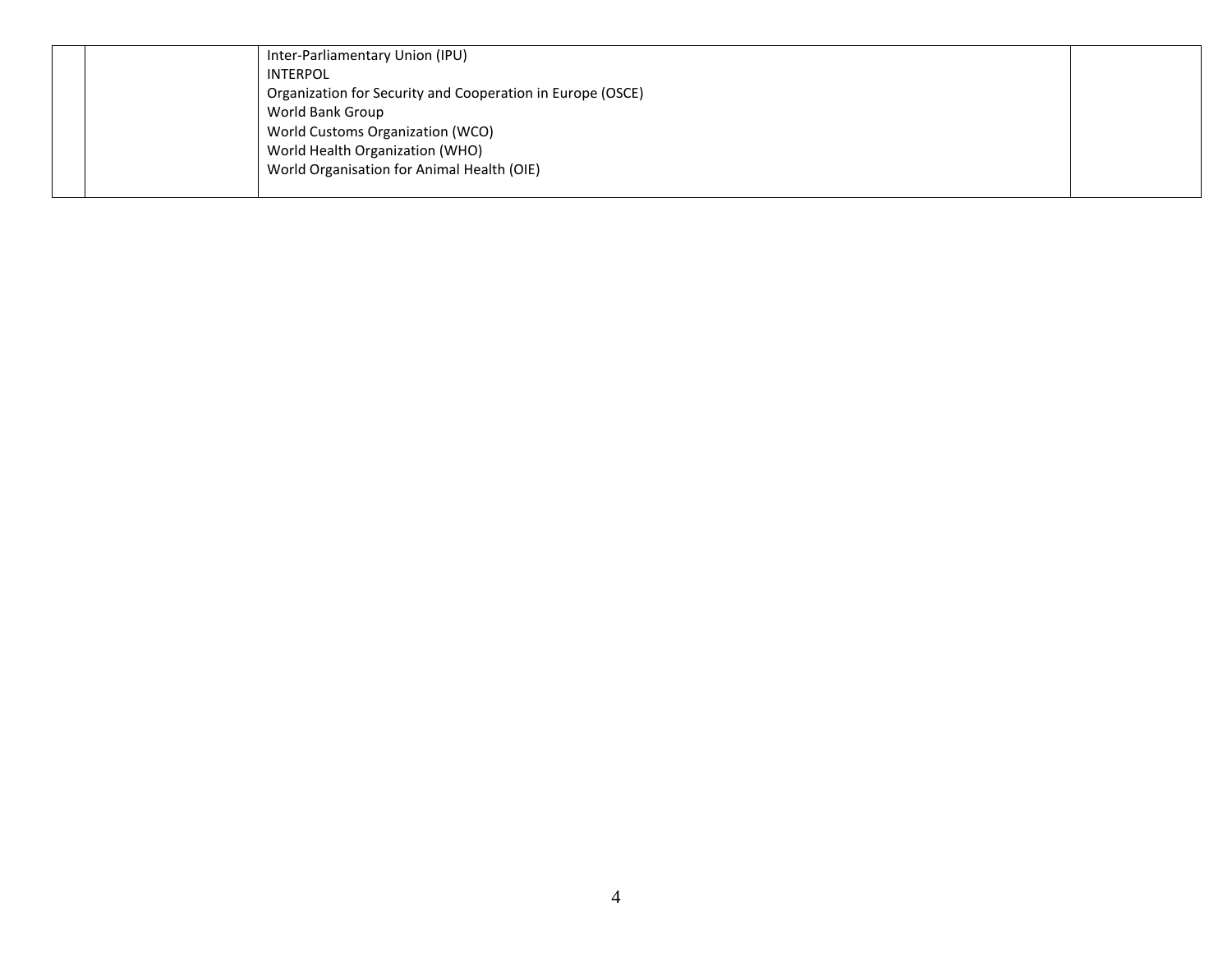#### **II. OP 2 - Nuclear Weapons (NW), Chemical Weapons (CW) and Biological Weapons (BW)**

|                | <b>National legislation which</b><br>prohibits persons or entities     |        |                                                     |                           | <b>National legal framework</b>                                                                                                                                                                                                                                                                                                                                                 |                  |                             |                   | <b>Enforcement and civil/criminal penalties</b>                                                         |                |
|----------------|------------------------------------------------------------------------|--------|-----------------------------------------------------|---------------------------|---------------------------------------------------------------------------------------------------------------------------------------------------------------------------------------------------------------------------------------------------------------------------------------------------------------------------------------------------------------------------------|------------------|-----------------------------|-------------------|---------------------------------------------------------------------------------------------------------|----------------|
|                | to engage in one of the<br>following activities and its<br>enforcement | N<br>W | $X$ /?<br>$\mathbf{C}$<br>$\boldsymbol{\mathsf{W}}$ | $\mathbf B$<br>W          | Source document of national implementation<br>law                                                                                                                                                                                                                                                                                                                               | $\mathbf N$<br>W | $X$ /?<br>$\mathbf{c}$<br>W | $\mathbf{B}$<br>W | <b>Source document</b>                                                                                  | <b>Remarks</b> |
| $\mathbf{1}$   | manufacture                                                            | X      | X                                                   | $\mathsf{X}$              | NW/CW/BW:<br>Penal Code, as amended, Article 566<br>NW:<br>Constitution of Spain, Section 96, in<br>conjunction with NPT ratification law<br>CW:<br>Constitution of Spain, Section 96, in<br>conjunction with CWC ratification law, in force<br>since 29 April 1997<br>BW:<br>Constitution of Spain, Section 96, in<br>conjunction with BTWC ratification law of 1<br>June 1979 | X                | X                           | $\mathsf{x}$      | NW/CW/BW:<br>Penal Code, as amended, Articles 566 and 567<br>NW:<br>Penal Code, as amended, Article 345 |                |
| $\overline{2}$ | acquire                                                                | X      | $\pmb{\mathsf{X}}$                                  | $\mathsf{X}$              | NW/CW/BW:<br>Penal Code, as amended, Articles 566 and 567<br>NW:<br>NPT ratification law<br>CW:<br>CWC ratification law<br>BW:<br><b>BTWC ratification law</b>                                                                                                                                                                                                                  | $\mathsf{X}$     | X                           | $\pmb{\times}$    | NW/CW/BW:<br>Penal Code, as amended, Articles 566 and 567<br>NW:<br>Penal Code, as amended, Article 345 |                |
| 3              | possess                                                                | Χ      | $\boldsymbol{\mathsf{X}}$                           | $\boldsymbol{\mathsf{X}}$ | NW/ CW/BW:<br>Penal Code, as amended, Articles 566 and 567                                                                                                                                                                                                                                                                                                                      | X                | Χ                           | $\mathsf{X}$      | NW/ CW/BW:<br>Penal Code, as amended, Articles 566 and 567                                              |                |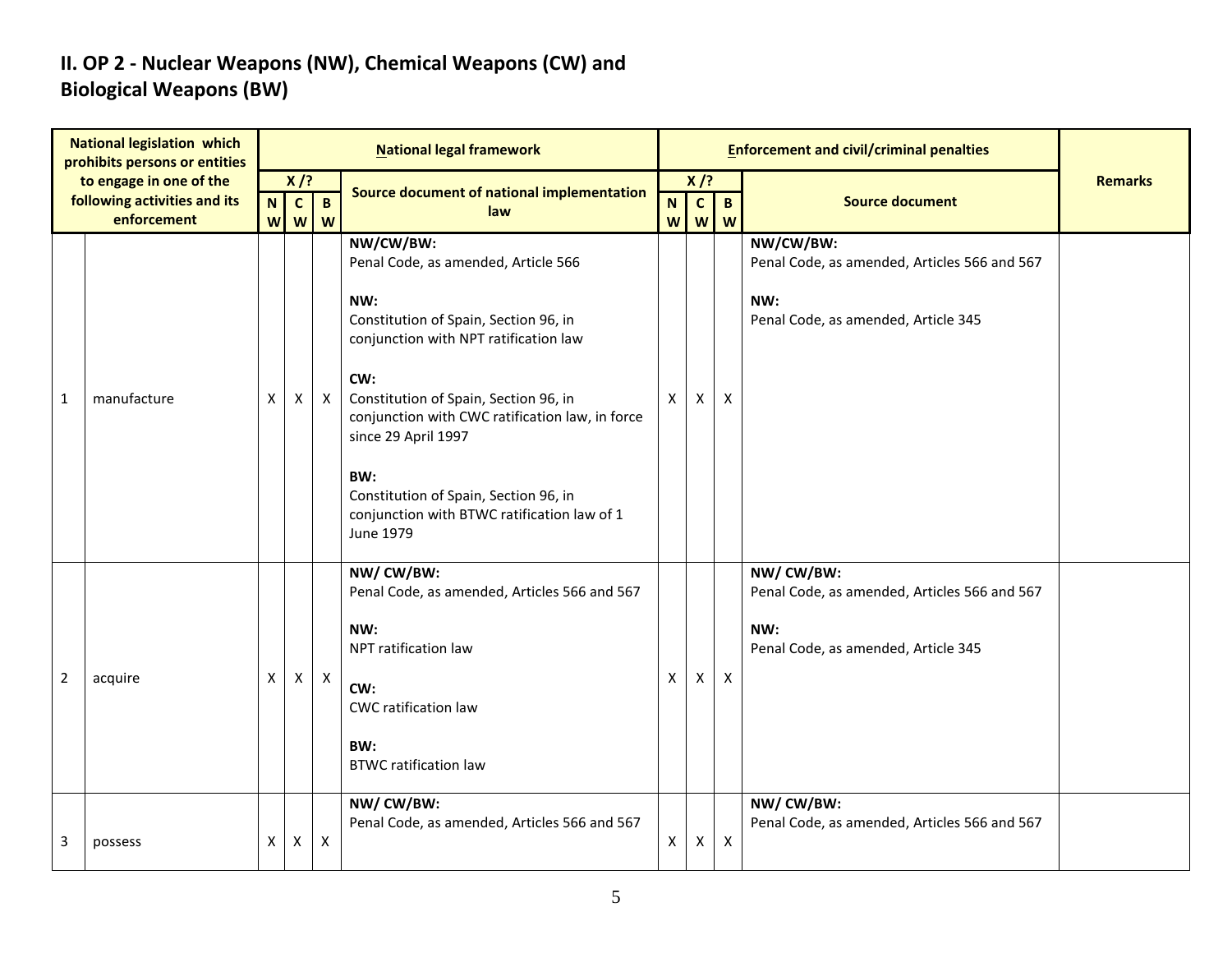|                |           |   |                    |              | NW:<br>Penal Code, as amended, Article 345                        |              |   |                           | NW:<br>Penal Code, as amended, Article 345                                                |
|----------------|-----------|---|--------------------|--------------|-------------------------------------------------------------------|--------------|---|---------------------------|-------------------------------------------------------------------------------------------|
|                |           |   |                    |              | NW/CW/BW:<br>Penal Code, as amended, Article 566 No. 2            |              |   |                           | NW/CW/BW:<br>Penal Code, as amended, Articles 566 and 567                                 |
| 4              | develop   | х | $\pmb{\mathsf{X}}$ | $\mathsf{X}$ | CW:<br>CWC ratification law in force since 29 April<br>1997       | X            | X | X                         |                                                                                           |
|                |           |   |                    |              | BW:<br><b>BTWC ratification law</b>                               |              |   |                           |                                                                                           |
|                |           |   |                    |              | NW/CW/BW:<br>Penal code, as amended, Article 574                  |              |   |                           | NW/CW/BW:<br>Penal code, as amended, Article 574                                          |
| 5              | transport | X | $\mathsf{X}$       | $\mathsf{X}$ | NW:<br>Penal Code, as amended, Article 345                        | X            | X | X                         | NW:<br>Penal Code, as amended, Article 345                                                |
|                |           |   |                    |              | CW/BW:<br>Penal Code, as amended, Article 568<br>(transport)      |              |   |                           | CW/BW:<br>Penal Code, as amended, Articles 348, 568<br>(transport)                        |
|                |           |   |                    |              | NW/CW/BW:<br>Penal Code, as amended, Articles 566, 567 and<br>568 |              |   |                           | NW/CW/BW:<br>Penal Code, as amended, Articles 566, 567 and<br>568 (trade and trafficking) |
| 6              | transfer  | х | X                  | $\mathsf{X}$ | NW:<br>Penal Code, as amended, Article 345                        | Χ            | X | $\mathsf{X}$              | NW:<br>Penal Code, as amended, Article 345                                                |
|                |           |   |                    |              | BW:<br><b>BTWC ratification law</b>                               |              |   |                           |                                                                                           |
|                |           |   |                    |              | NW/CW/BW<br>Penal Code, as amended, Article 566 No. 2             |              |   |                           | NW/CW/BW<br>Penal Code, as amended, Article 566 No. 2                                     |
| $\overline{7}$ | use       | X | $\mathsf{X}$       | $\mathsf{X}$ |                                                                   | $\mathsf{X}$ | X | $\boldsymbol{\mathsf{X}}$ | CW/BW:<br>Penal Code, as amended, Article 566 (use)                                       |
|                |           |   |                    |              | NW:<br>Penal Code, as amended, Articles 341, 343 and<br>345       |              |   |                           | NW:<br>Penal Code, as amended, Articles 341, 343 and<br>345                               |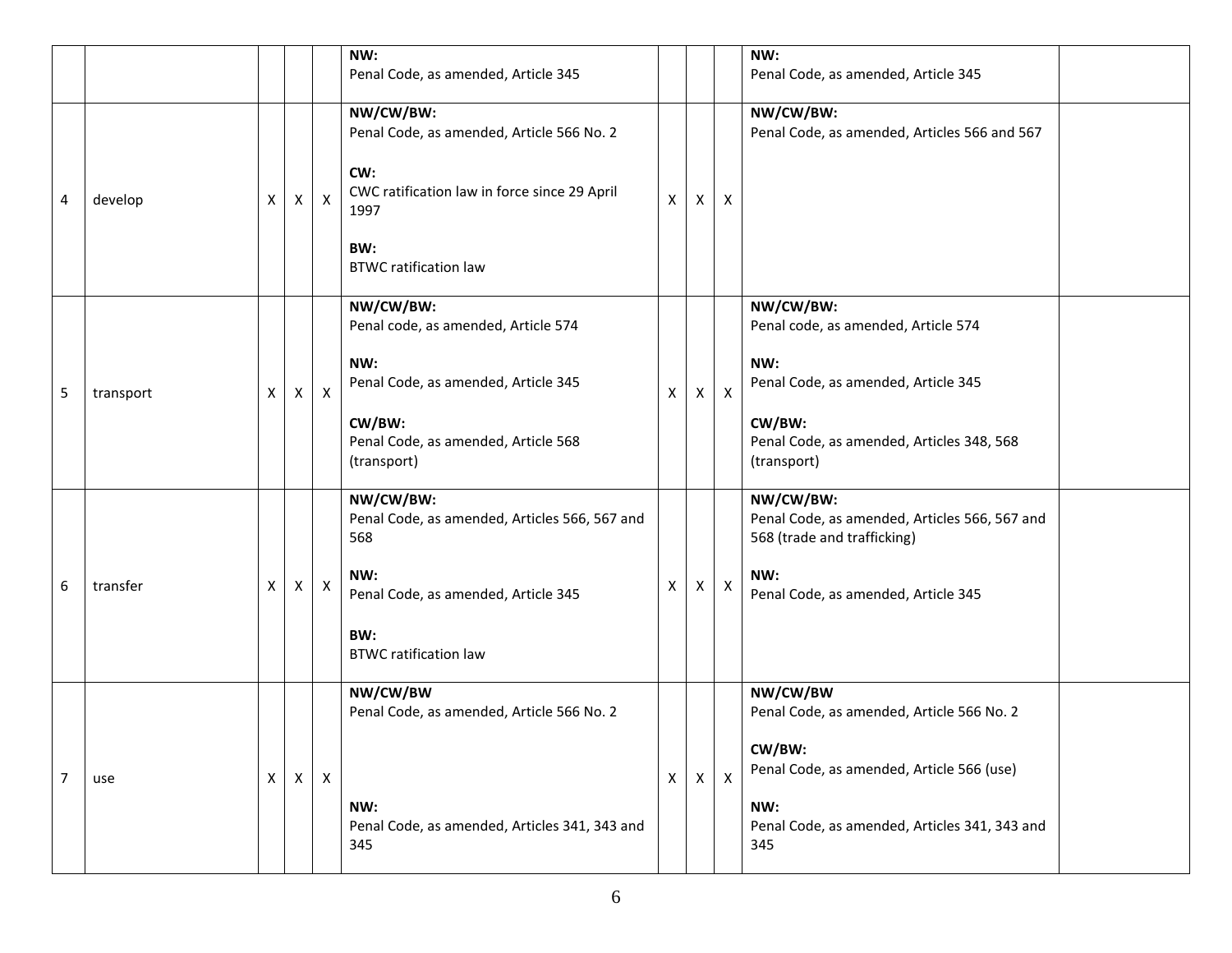|    |                                                                    |   |              |              | CW:<br>CWC ratification law<br>BW:<br>Constitution of Spain, Section 96, in<br>conjunction with 1997 Convention for the<br><b>Suppression of Terrorist Bombings</b><br><b>BTWC ratification law</b> |              |          |                           |                                                                                                                                    |  |
|----|--------------------------------------------------------------------|---|--------------|--------------|-----------------------------------------------------------------------------------------------------------------------------------------------------------------------------------------------------|--------------|----------|---------------------------|------------------------------------------------------------------------------------------------------------------------------------|--|
| 8  | attempt to engage in<br>abovementioned<br>activities               | X | X            | $\mathsf{X}$ | NW/CW/BW<br>Penal Code, as amended, Article 15                                                                                                                                                      | X            | Χ        | $\boldsymbol{\mathsf{X}}$ | NW/CW/BW<br>Penal Code, as amended, Article 15                                                                                     |  |
| 9  | participate as an<br>accomplice in<br>abovementioned<br>activities | Χ | X            | X            | NW/CW/BW:<br>Penal Code, as amended, Articles 27-29                                                                                                                                                 | X            | X        | $\mathsf{X}$              | CW/BW:<br>Penal Code, as amended, Articles 573, 576, 577<br>and 578<br>NW:<br>Penal Code, as amended, Articles 341, 343 and<br>345 |  |
| 10 | assist in<br>abovementioned<br>activities                          | X | $\mathsf{X}$ | $\mathsf{X}$ | NW:<br>Penal Code, as amended, Articles 27-29<br>CW:<br>CWC ratification law<br>BW:<br><b>BTWC ratification law</b>                                                                                 | X            | $\times$ | $\mathsf{X}$              | CW/BW:<br>Penal Code, as amended, Articles 576 and 577<br>NW:<br>Penal Code, as amended, Articles 27-29, 576<br>and 577            |  |
| 11 | finance<br>abovementioned<br>activities                            | X | X            | $\mathsf{X}$ | NW/CW/BW:<br>Law 12/2003, dated 21 May, on prevention<br>and freezing of terrorist financing, as amended<br>by the Law 10/2010 of 28 April                                                          | $\mathsf{X}$ | X        | $\boldsymbol{\mathsf{X}}$ | NW/CW/BW:<br>Penal Code, as amended, Articles 575, 576 and<br>577                                                                  |  |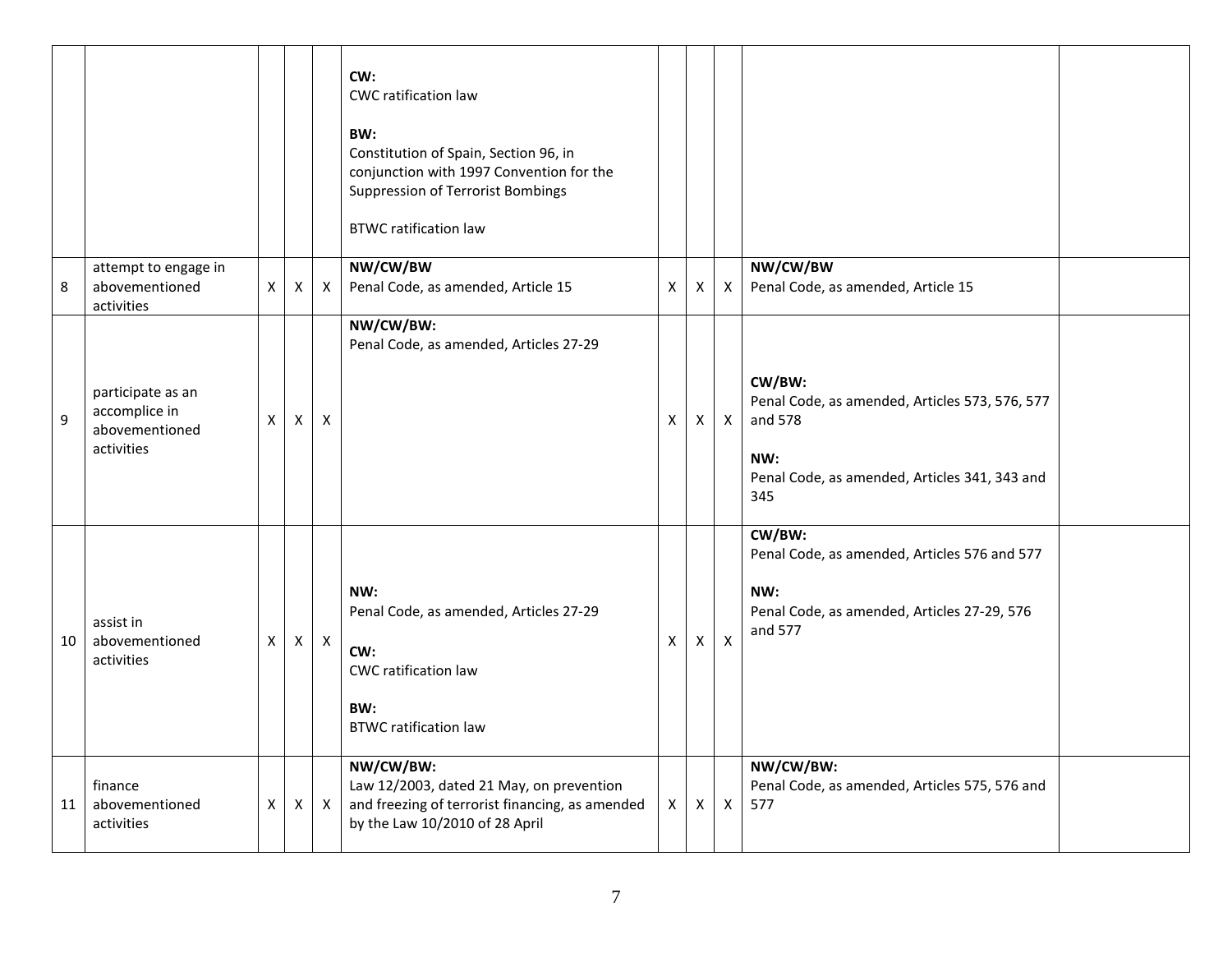| abovementioned<br>activities related to<br>means of delivery 1 | $\lambda$<br>$\lambda$ | $\sqrt{ }$ | CW/BW:<br>Constitution of Spain, Section 96, in<br>conjunction with CWC, BTWC | X | $\overline{\phantom{a}}$ | CW/BW:<br>Penal Code, as amended, Articles 573, 575, 576<br>and 577 |  |
|----------------------------------------------------------------|------------------------|------------|-------------------------------------------------------------------------------|---|--------------------------|---------------------------------------------------------------------|--|
|                                                                |                        |            |                                                                               |   |                          |                                                                     |  |

1. Means of delivery: missiles, rockets and other unmanned systems capable of delivering nuclear, chemical, or biological weapons that are specially designed for such use.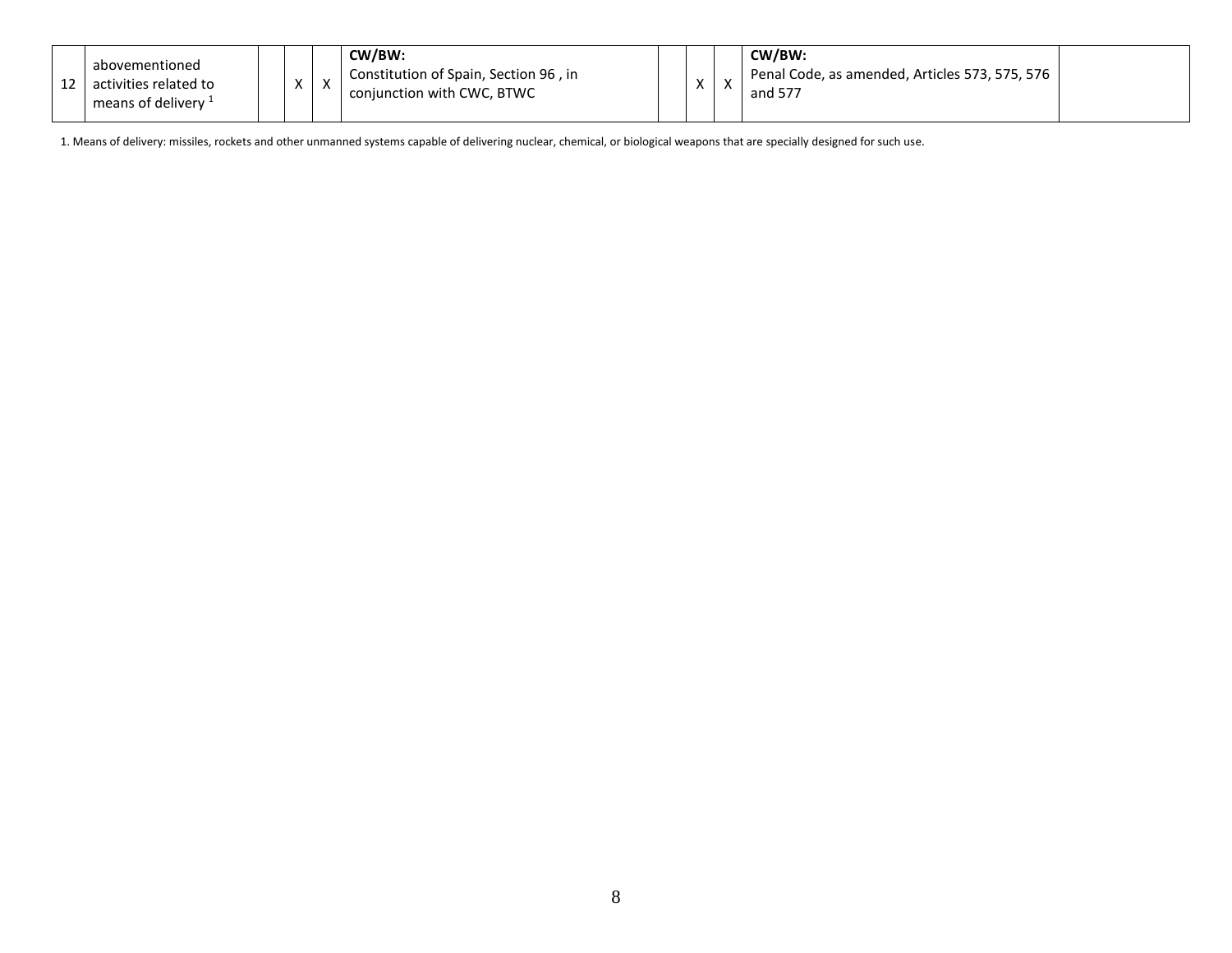#### **III. OP 3 (a) and (b) - Account for/Secure/Physically protect NW, CW and BW, including Related Materials <sup>2</sup>**

|                | <b>Measures to establish</b><br>domestic controls to prevent                                           |                  |                            |                   | National legal and/or regulatory framework                                                                                                                                                                                                                                                                                                                                                                                                                                                                                                            |                    |                             | <b>Enforcement and civil/criminal penalties</b> |                                                                                                                                                                                                                                                                                                                                                                                          |                |
|----------------|--------------------------------------------------------------------------------------------------------|------------------|----------------------------|-------------------|-------------------------------------------------------------------------------------------------------------------------------------------------------------------------------------------------------------------------------------------------------------------------------------------------------------------------------------------------------------------------------------------------------------------------------------------------------------------------------------------------------------------------------------------------------|--------------------|-----------------------------|-------------------------------------------------|------------------------------------------------------------------------------------------------------------------------------------------------------------------------------------------------------------------------------------------------------------------------------------------------------------------------------------------------------------------------------------------|----------------|
|                | the proliferation of NW, CW,<br>BW, and their means of<br>delivery; controls over<br>related materials | $\mathbf N$<br>W | $X$ /?<br>$\mathbf c$<br>W | $\mathbf{B}$<br>W | <b>Source document</b>                                                                                                                                                                                                                                                                                                                                                                                                                                                                                                                                | N<br>W             | $X$ /?<br>$\mathbf{C}$<br>W | B.<br>W                                         | <b>Source document</b>                                                                                                                                                                                                                                                                                                                                                                   | <b>Remarks</b> |
| $\mathbf{1}$   | Measures to account for<br>production                                                                  | X                | $\mathsf{x}$               |                   | NW:<br>Law 25/1964 on nuclear energy<br>Royal Decree 1836/1999 which approves the<br>regulations on nuclear and radioactive<br>installations<br>INFCIRC/193 and INFCIRC/540<br>Royal Decree 1308/2011, Articles 3, 9 and 10<br>CW:<br>Law 49/1999 on measures for controlling<br>chemical substances that could be diverted for<br>the production of CW, Articles 2, 9, 10, 11<br>Royal Decree 78/2019, 22 February, on<br>measures for controlling chemical substances<br>that could be diverted for the production of<br>CW, Title II (Information) | X                  | $\boldsymbol{\mathsf{X}}$   |                                                 | NW:<br>Law 25/1964 on nuclear energy, Chapters XIII<br>and XIV<br>CW:<br>Law 49/1999 on measures for controlling<br>chemical substances that could be diverted for<br>the production of CW, Title IV, Chapter I<br>Royal Decree 78/2019, 22 February, on<br>measures for controlling chemical substances<br>that could be diverted for the production of CW,<br>Title III (Verification) |                |
| $\overline{2}$ | Measures to account for<br>use                                                                         | X                | X                          | $\mathsf{X}$      | NW:<br>Law 25/1964 on nuclear energy<br>Royal Decree 1836/1999 which approves the<br>regulations on nuclear and radioactive<br>installations<br>INFCIRC/193 and INFCIRC/540<br>Royal Decree 1308/2011 on physical protection<br>of nuclear facilities and materials and<br>radioactive sources, Articles 3, 9 and 10                                                                                                                                                                                                                                  | $\pmb{\mathsf{X}}$ | $\pmb{\mathsf{X}}$          |                                                 | NW:<br>Law 25/1964 on nuclear energy, Chapters XIII<br>and XIV<br>Royal Decree 1308/2011 on physical protection<br>of nuclear facilities and materials and<br>radioactive sources, Chapter VIII (infractions and<br>penalties)                                                                                                                                                           |                |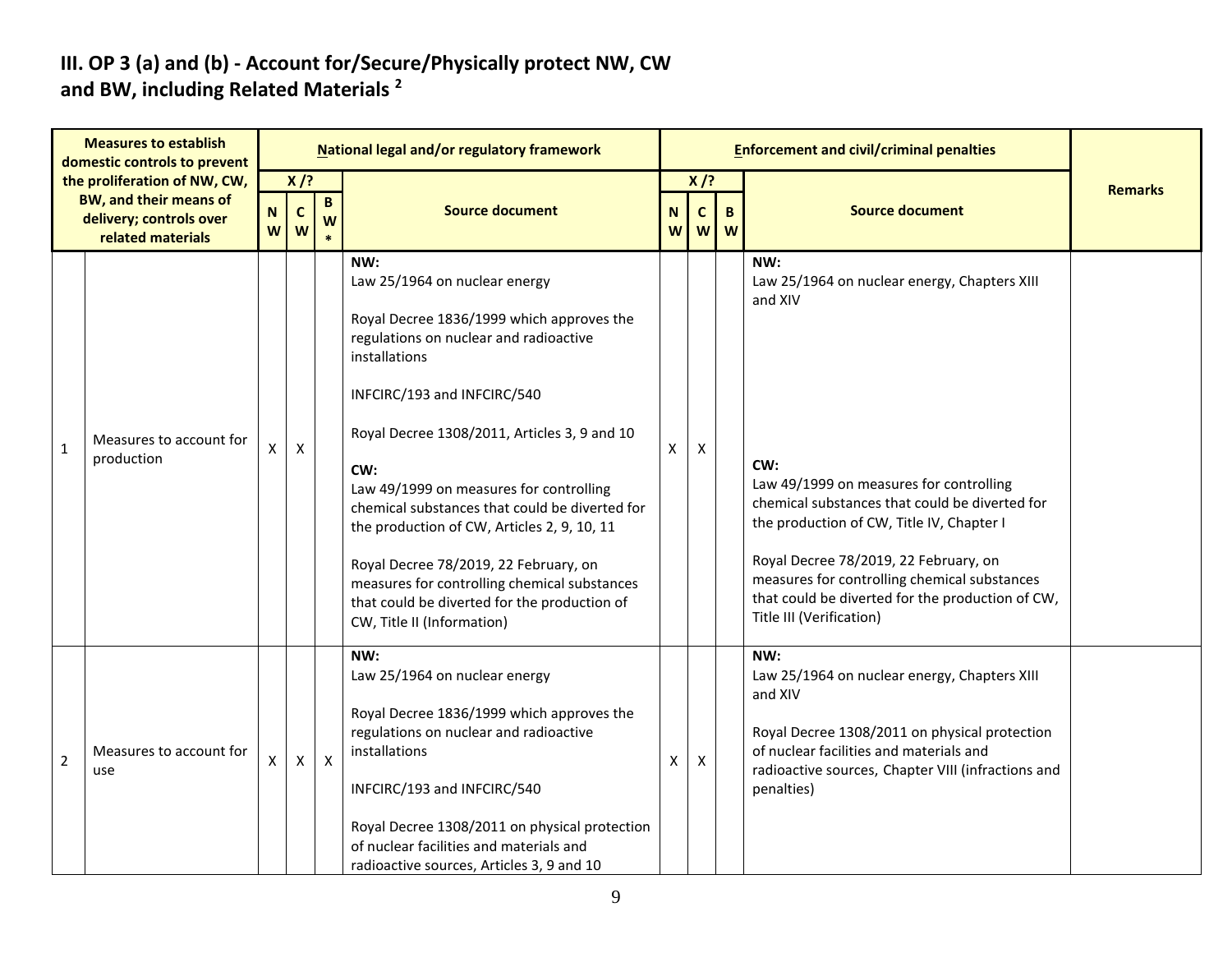|   |                                    |   |                    | CW:<br>Law 49/1999 on measures for controlling<br>chemical substances that could be diverted for<br>the production of CW, Articles 2, 9, 10, 11<br>Royal Decree 78/2019, 22 February, on<br>measures for controlling chemical substances<br>that could be diverted for the production of<br>CW, Title II (Information)<br>BW:<br>Directive No 2000/54/EC<br>Royal Decree 664/1997 on the protection of<br>workers against the risks of biologic agents<br>during work, Articles 4 and 9                                                                                                                                                                                                                                                            |   |   | CW:<br>Law 49/1999 on measures for controlling<br>chemical substances that could be diverted for<br>the production of CW, Title IV, Chapter I<br>Royal Decree 78/2019, 22 February, on<br>measures for controlling chemical substances<br>that could be diverted for the production of CW,<br>Title III (Verification)                                                                                                                                                                                                                                                                        |  |
|---|------------------------------------|---|--------------------|----------------------------------------------------------------------------------------------------------------------------------------------------------------------------------------------------------------------------------------------------------------------------------------------------------------------------------------------------------------------------------------------------------------------------------------------------------------------------------------------------------------------------------------------------------------------------------------------------------------------------------------------------------------------------------------------------------------------------------------------------|---|---|-----------------------------------------------------------------------------------------------------------------------------------------------------------------------------------------------------------------------------------------------------------------------------------------------------------------------------------------------------------------------------------------------------------------------------------------------------------------------------------------------------------------------------------------------------------------------------------------------|--|
| 3 | Measures to account for<br>storage | x | $\pmb{\mathsf{X}}$ | NW:<br>Law 25/1964 on nuclear energy<br>Royal Decree 1836/1999 which approves the<br>regulations on nuclear and radioactive<br>installations<br>INFCIRC/193 and INFCIRC/540<br>EURATOM Regulation No 302/2005 of 8<br>February 2005 on the application of EURATOM<br>safeguards<br>Royal Decree 1308/2011 on physical protection<br>of nuclear facilities and materials and<br>radioactive sources, Articles 3, 9 and 10<br>CW:<br>Law 49/1999 on measures for controlling<br>chemical substances that could be diverted for<br>the production of CW, Articles 2, 9, 10, 11<br>Royal Decree 78/2019, 22 February, on<br>measures for controlling chemical substances<br>that could be diverted for the production of<br>CW, Title II (Information) | X | X | NW:<br>Law 25/1964 on nuclear energy, Chapters XIII<br>and XIV<br>Royal Decree 1308/2011 on physical protection<br>of nuclear facilities and materials and<br>radioactive sources, Chapter VIII (infractions and<br>penalties)<br><b>EURATOM Treaty, Article 83</b><br>CW:<br>Law 49/1999 on measures for controlling<br>chemical substances that could be diverted for<br>the production of CW, Title IV, Chapter I<br>Royal Decree 78/2019, 22 February, on<br>measures for controlling chemical substances<br>that could be diverted for the production of CW,<br>Title III (Verification) |  |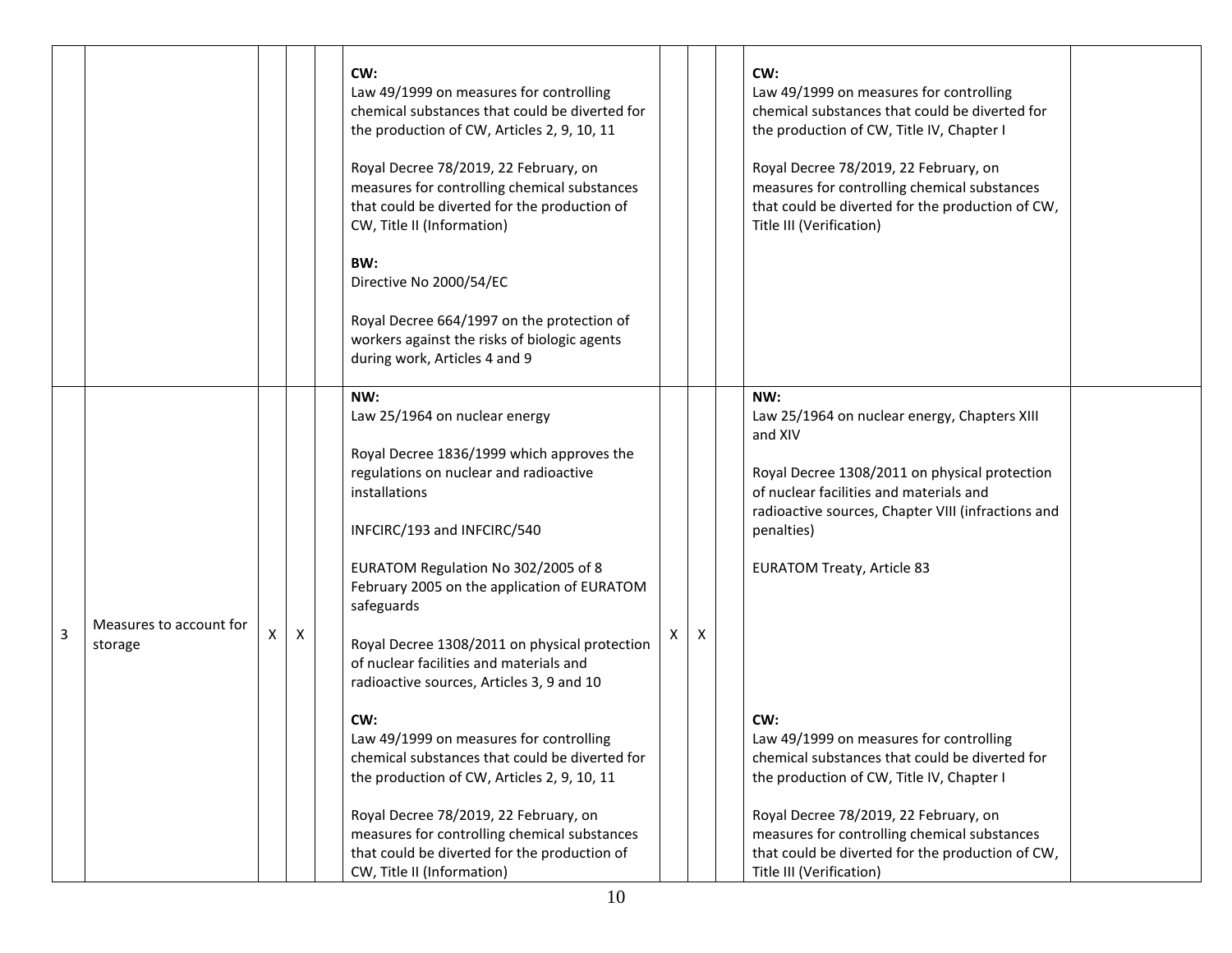| 4 | Measures to account for<br>transport | X | $\mathsf{X}$ | $\mathsf{X}$ | NW/CW/BW:<br>Party to ADR and RID agreements<br>Council Directive No 2008/68/EC on the inland<br>transport of dangerous goods (adapting ADR,<br>RID for intra-EU transfers ), as amended<br>NW:<br>Law 25/1964 on nuclear energy<br>Royal Decree 1836/1999 which approves the<br>Regulations on nuclear and radioactive<br>installations<br>INFCIRC/193 and INFCIRC/540<br>EURATOM Regulation No 302/2005 of 8<br>February 2005 on the application of EURATOM<br>safeguards, Article 26<br>Royal Decree 1308/2011 on physical protection<br>of nuclear facilities and materials and<br>radioactive sources, Articles 3, 9 and 10 | Χ | X | $\mathsf X$ | NW/CW/BW:<br>Party to ADR and RID agreements<br>NW:<br>Law 25/1964 on nuclear energy, Chapters XIII<br>and XIV<br>Royal Decree 1308/2011 on physical protection<br>of nuclear facilities and materials and<br>radioactive sources, Chapter VIII (infractions and<br>penalties) |  |
|---|--------------------------------------|---|--------------|--------------|----------------------------------------------------------------------------------------------------------------------------------------------------------------------------------------------------------------------------------------------------------------------------------------------------------------------------------------------------------------------------------------------------------------------------------------------------------------------------------------------------------------------------------------------------------------------------------------------------------------------------------|---|---|-------------|--------------------------------------------------------------------------------------------------------------------------------------------------------------------------------------------------------------------------------------------------------------------------------|--|
| 5 | Measures to secure<br>production     | х |              |              | NW:<br>Law 25/1964 on nuclear energy, Articles 38, 40<br>and 84 as amended by Article 16 of Act<br>24/2005<br>Royal Decree 1836/1999 which approves the<br>Regulations on nuclear and radioactive<br>installations<br>Royal decree 738/2001 which approves the<br>Regulations to protect the health of workers<br>against ionizing radiation<br>Royal Decree 1308/2011, Articles 3, 9 and 10                                                                                                                                                                                                                                     | X |   |             | NW:<br>Law 25/1964 on nuclear energy, Chapters XIII<br>and XIV                                                                                                                                                                                                                 |  |
| 6 | Measures to secure use               | X |              |              | NW:<br>Law 25/1964 on nuclear energy, Articles 28, 38,<br>40 and 84, as amended by Article 16 of Act<br>24/2005                                                                                                                                                                                                                                                                                                                                                                                                                                                                                                                  | X |   |             | NW:<br>Law 25/1964 on nuclear energy, Chapters XIII<br>and XIV                                                                                                                                                                                                                 |  |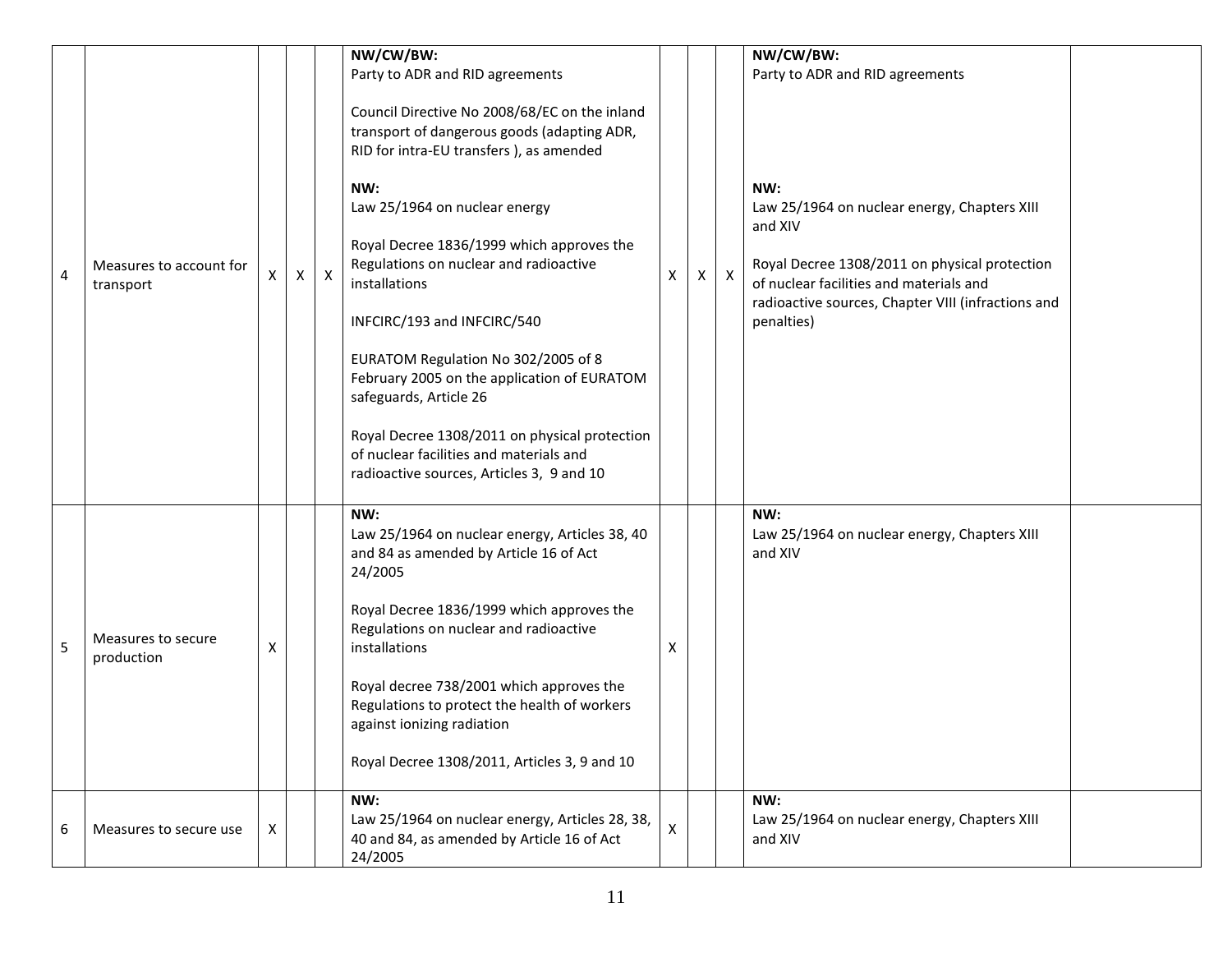|                |                                 |                |   |              | Royal Decree 1836/1999 which approves the<br>Regulations on nuclear and radioactive<br>installations<br>Royal decree 738/2001 which approves the<br>Regulations to protect the health of workers<br>against ionizing radiation                                                                                                                                                                                                                                                                               |                |              |              |                                                                |  |
|----------------|---------------------------------|----------------|---|--------------|--------------------------------------------------------------------------------------------------------------------------------------------------------------------------------------------------------------------------------------------------------------------------------------------------------------------------------------------------------------------------------------------------------------------------------------------------------------------------------------------------------------|----------------|--------------|--------------|----------------------------------------------------------------|--|
| $\overline{7}$ | Measures to secure<br>storage   | X              | X |              | NW:<br>Law 25/1964 on nuclear energy, Articles 28, 38,<br>40 and 84, as amended by Article 16 of Act<br>24/2005<br>Royal Decree 1308/2011 on physical protection<br>of nuclear facilities and materials and<br>radioactive sources<br>Royal Decree 1836/1999 which approves the<br>Regulations on nuclear and radioactive<br>installations<br>Royal decree 738/2001 which approves the<br>Regulations to protect the health of workers<br>against ionizing radiation<br>CW:<br>Council Directive No 98/24/EC | X              |              |              | NW:<br>Law 25/1964 on nuclear energy, Chapters XIII<br>and XIV |  |
| 8              | Measures to secure<br>transport | $\mathsf{X}^-$ | X | $\mathsf{X}$ | NW/CW/BW:<br>Royal Decree 2115/1998<br>Royal Decree 1566/1999<br>Royal Decree 412/2001 (transport of<br>hazardous good by rail) updated by Order<br>ITC/254/2007<br>Royal Decree 1308/2011, Articles 3, 9 and 10<br>Party to ADR and RID agreements                                                                                                                                                                                                                                                          | $\mathsf{X}^-$ | $\mathsf{X}$ | $\mathsf{X}$ | NW/CW/BW:<br>Party to ADR and RID agreements                   |  |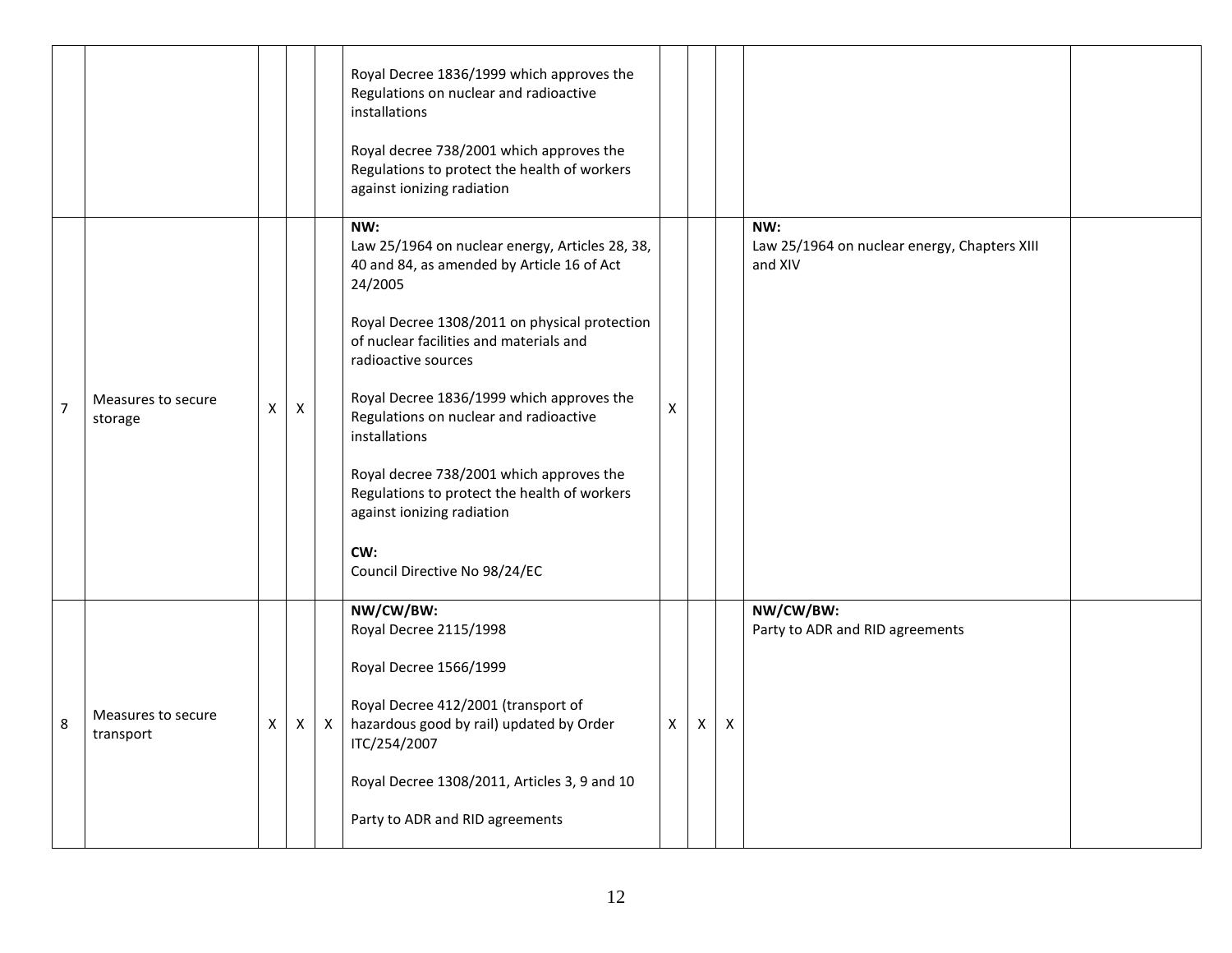|    |                                 |   |   | EU Directive No 2008/68/EC of 24 September<br>2008 on the inland transport of dangerous<br>goods (adapting ADR, RID for intra-EU<br>transfers), as amended<br>CW:<br>Regulation (EC) No 1272/2008 of the European<br>Parliament and of the Council of 16 December<br>2008 on classification, labelling and packaging<br>of substances and mixtures, amending and<br>repealing Directives 67/548/EEC and<br>1999/45/EC, and amending Regulation (EC) No<br>1907/2006         |   |  |                                                                                                                        |  |
|----|---------------------------------|---|---|-----------------------------------------------------------------------------------------------------------------------------------------------------------------------------------------------------------------------------------------------------------------------------------------------------------------------------------------------------------------------------------------------------------------------------------------------------------------------------|---|--|------------------------------------------------------------------------------------------------------------------------|--|
| 9  | Physical protection<br>measures | X | X | NW:<br>Royal Decree 1308/2011 on physical protection<br>of nuclear facilities and materials and<br>radioactive sources<br>Law 25/1964<br>Royal Decree 1086/2015 modifying Royal<br>Decree 1308/2011, of 26 September, on<br>physical protection of nuclear facilities and<br>materials and radioactive sources<br>BW:<br>Directive No 2000/54/EC (Protection of<br>workers exposed to biological agents at work<br>includes containment measures to reduce<br>risks), Annex | X |  | NW:<br>Royal Decree 1308/2011 on physical protection<br>of nuclear facilities and materials and<br>radioactive sources |  |
| 10 | Personnel Reliability           |   |   |                                                                                                                                                                                                                                                                                                                                                                                                                                                                             |   |  |                                                                                                                        |  |

2. Related materials: materials, equipment and technology covered by relevant multilateral treaties and arrangements, or included on national control lists, which could be used for the design, development, production or use of nuclear, chemical and biological weapons and their means of delivery.

\* Information required in this section may also be available in the State's Confidence Building Measures report, if submitted to the BWC Implementation Support Unit (online at: [http://www.unog.ch/80256EE600585943/\(httpPages\)/4FA4DA37A55C7966C12575780055D9E8?OpenDocument\)](http://www.unog.ch/80256EE600585943/(httpPages)/4FA4DA37A55C7966C12575780055D9E8?OpenDocument)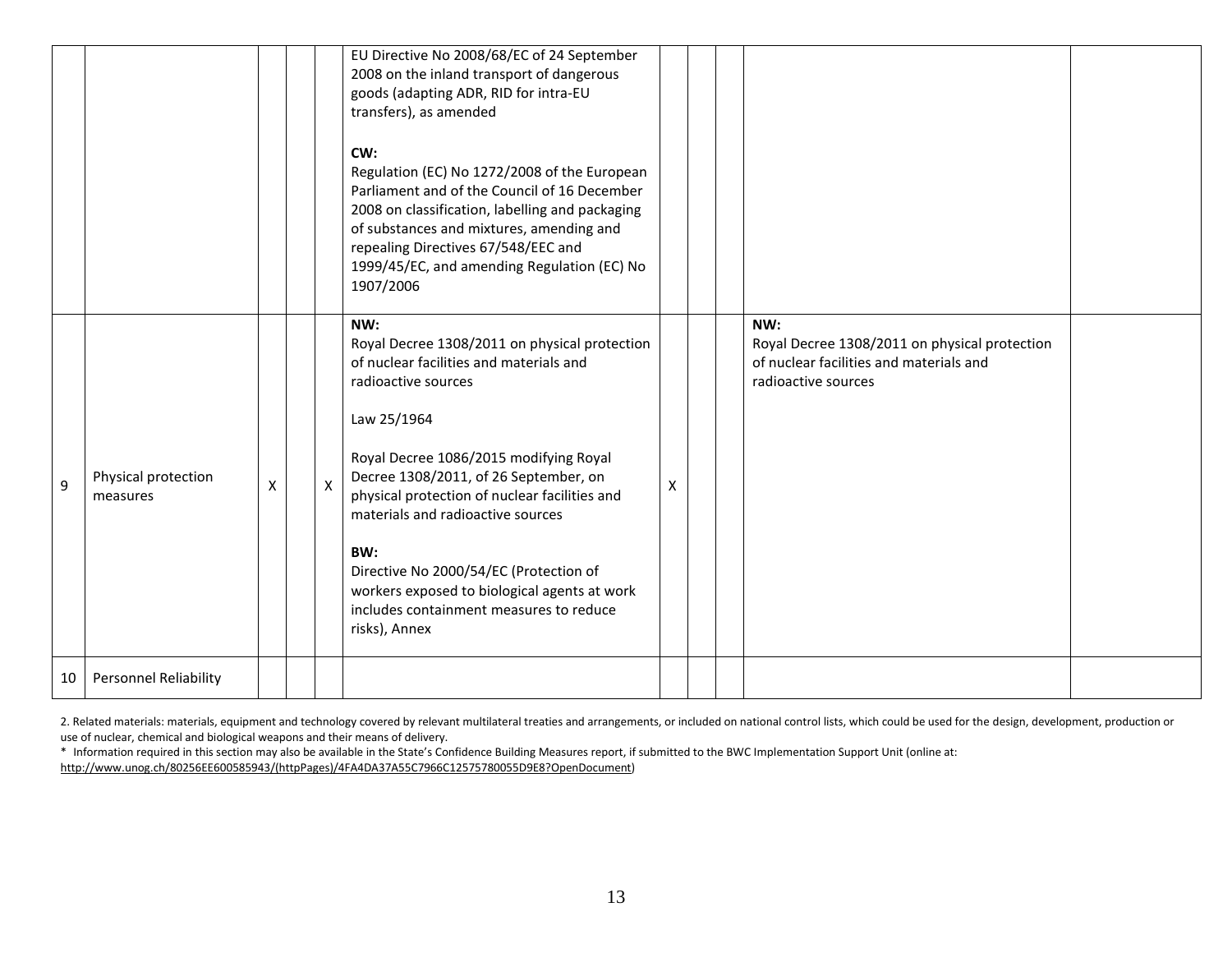#### **IV. OP 3 (a) and (b) - Account for/Secure/Physically protect NW including Related Materials (NW specific)**

|                | <b>Measures to establish</b><br>domestic controls to prevent<br>the proliferation of NW, and<br>their means of delivery;<br>controls over related<br>materials    | <b>Source document</b>                                                                                                                                                                                                                                  | <b>Remarks</b> |
|----------------|-------------------------------------------------------------------------------------------------------------------------------------------------------------------|---------------------------------------------------------------------------------------------------------------------------------------------------------------------------------------------------------------------------------------------------------|----------------|
| $\mathbf{1}$   | National regulatory<br>authority                                                                                                                                  | Nuclear Safety Council (Law 15/1980 of 22 April 1980)<br>Ministry of Industry, Trade and Tourism (Law 25/1964)<br>Law 36/2015, of 28 September, on National Security (an inter-ministerial body on non-proliferation was established under<br>this law) |                |
| $\overline{2}$ | Licensing of nuclear<br>installations/entities/<br>use of materials                                                                                               | Law 25/1964 on Nuclear Energy (for facilities; production, use and storage of materials)<br>Royal Decree 1308/2011 on physical protection of nuclear facilities and materials and radioactive sources                                                   |                |
| 3              | <b>IAEA Safeguards</b><br>Agreements                                                                                                                              | INFCIRC/193 (5 April 1989)<br>Additional Protocol (30 April 2004 (Royal Decree 1206/2003))                                                                                                                                                              |                |
| 4              | IAEA Code of Conduct<br>on Safety and Security<br>of Radioactive Sources                                                                                          | Notification pursuant to GC(47)/RES/7.B                                                                                                                                                                                                                 |                |
| 5              | Supplementary<br>Guidance on the Import<br>and Export of<br>Radioactive Sources of<br>the Code of Conduct on<br>the Safety and Security<br>of Radioactive Sources |                                                                                                                                                                                                                                                         |                |
| 6              | IAEA Incident and<br><b>Trafficking Database</b>                                                                                                                  | Participation, regular reporting.                                                                                                                                                                                                                       |                |
| $\overline{7}$ | <b>Integrated Nuclear</b><br>Security Support Plan<br>(INSSP) / International<br><b>Physical Protection</b><br><b>Advisory Service (IPPAS)</b>                    |                                                                                                                                                                                                                                                         |                |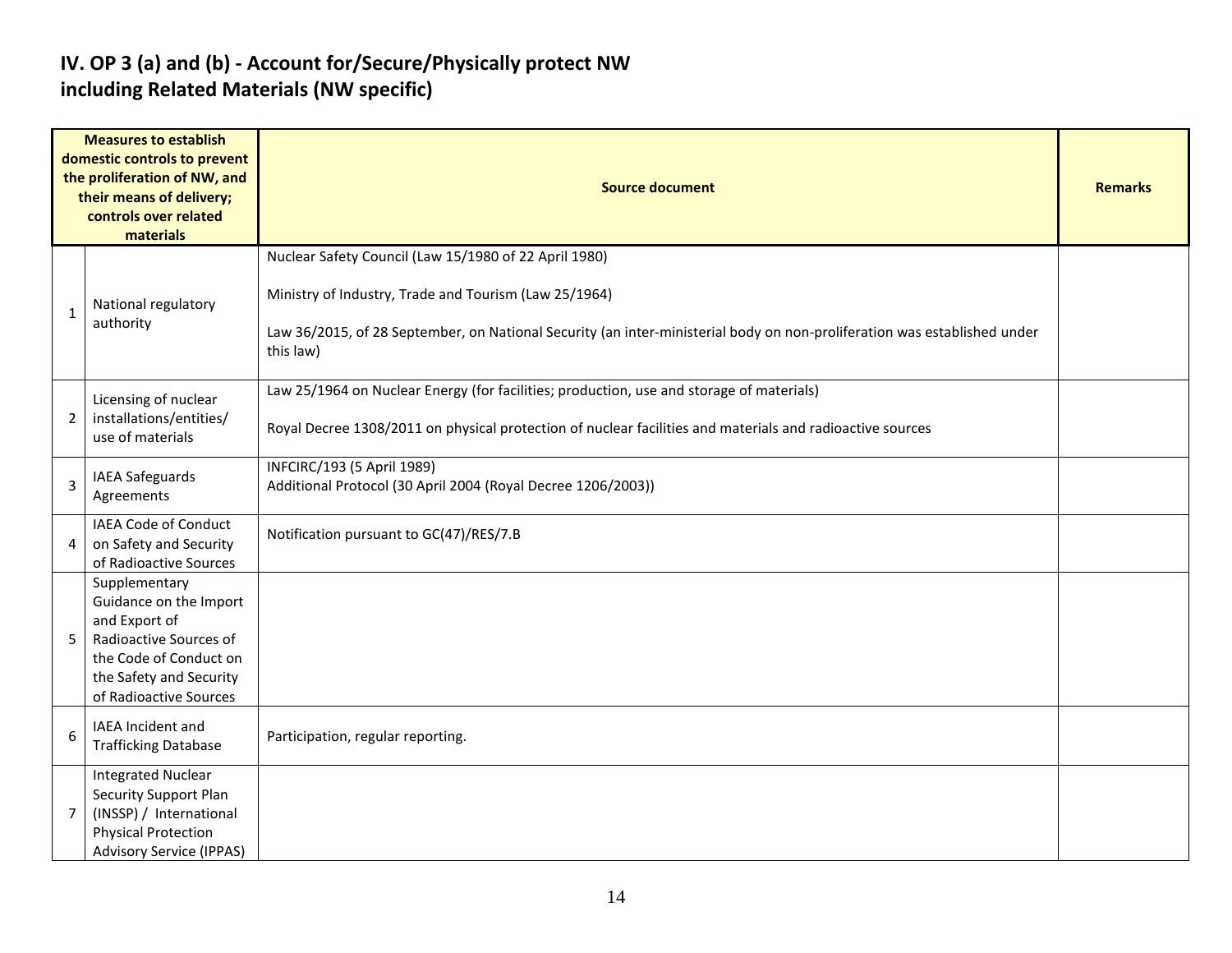|    | Applying the physical<br>protection<br>recommendations in<br>INFCIRC/225/Rev.5            | INFCIRC/225/Rev.5 implemented through Royal Decree 1308/2011 and its amendment on physical protection of nuclear<br>facilities and materials and radioactive sources.                                                                                                                       |  |
|----|-------------------------------------------------------------------------------------------|---------------------------------------------------------------------------------------------------------------------------------------------------------------------------------------------------------------------------------------------------------------------------------------------|--|
|    | <b>Other Agreements</b><br>related to IAEA                                                | Convention on Early Notification of a Nuclear Accident<br>Convention on Assistance in the Case of a Nuclear Accident or Radiological Emergency<br>Convention on Nuclear Safety<br>Joint Convention on the Safety of Spent Fuel Management and on the Safety of Radioactive Waste Management |  |
| 10 | National legislation and<br>regulations related to<br>nuclear material<br>including CPPNM | Royal Decree 1308/2011 and its amendment on physical protection of nuclear facilities and materials and radioactive<br>sources                                                                                                                                                              |  |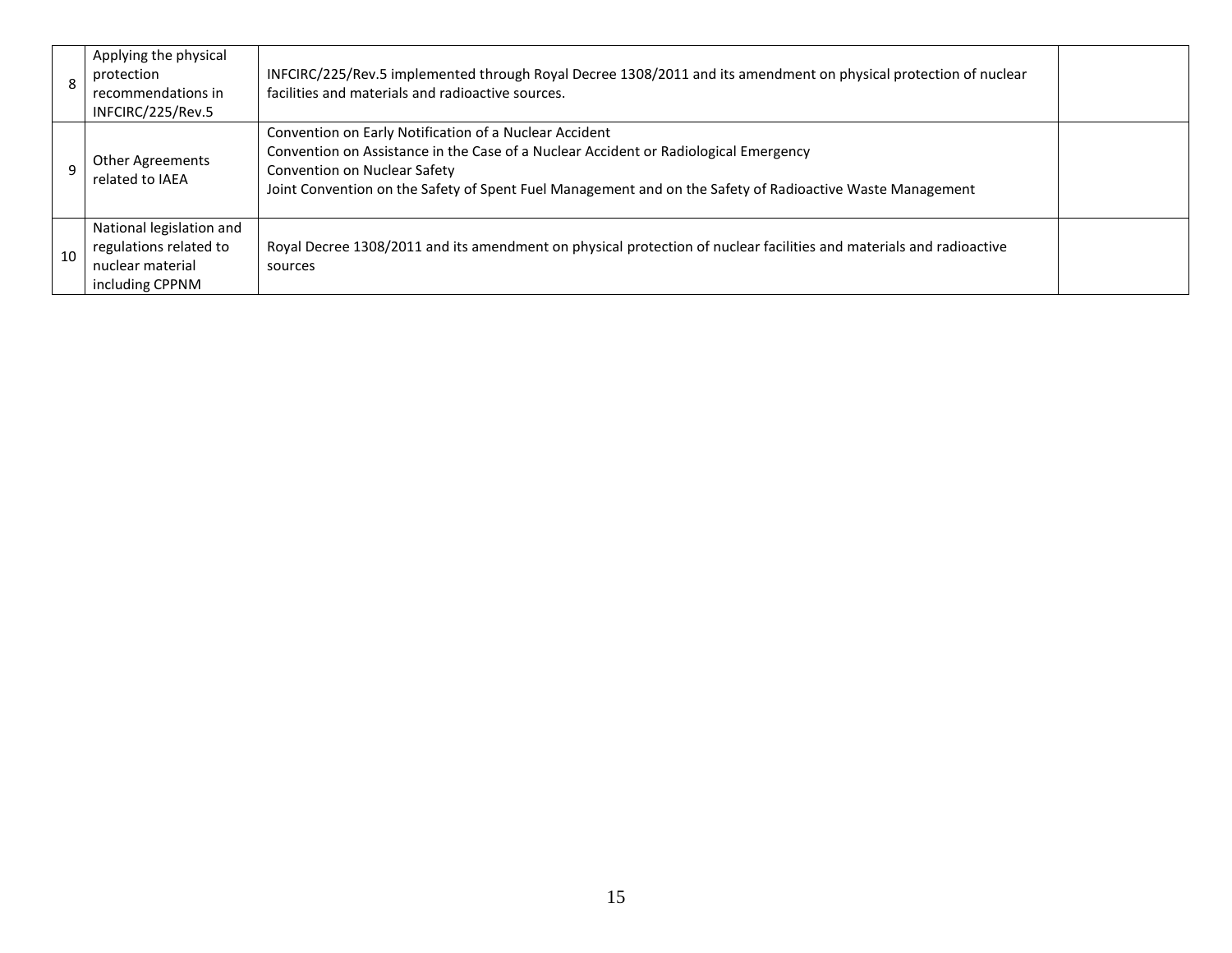#### **V. OP 3 (a) and (b) - Account for/Secure/Physically protect CW including Related Materials (CW specific)**

|                | <b>Measures to establish</b><br>domestic controls to prevent<br>the proliferation of CW, and<br>their means of delivery;<br>controls over related<br>materials | Source document                                                                                                                                                                                                                                                                                                                                                                                                                                                     |  |  |  |  |  |  |  |
|----------------|----------------------------------------------------------------------------------------------------------------------------------------------------------------|---------------------------------------------------------------------------------------------------------------------------------------------------------------------------------------------------------------------------------------------------------------------------------------------------------------------------------------------------------------------------------------------------------------------------------------------------------------------|--|--|--|--|--|--|--|
| $\overline{1}$ | National CWC authority                                                                                                                                         | National Authority for the Prohibition of Chemical Weapons - ANPAQ (Ministry of Foreign Affairs, European Union and<br>Cooperation) (Royal Decree 663/1997 of 12 May)<br>Chemical Weapons Verification Laboratory "La Marañosa" designated on 16 August 2004 (Annex 8 of the OPCW 2009<br>Annual Report on Implementation)<br>Law 36/2015, of 28 September, on National Security (an inter-ministerial body on non-proliferation was established under<br>this law) |  |  |  |  |  |  |  |
| $\overline{2}$ | Licensing/registration of<br>installations/facilities/<br>persons/entities/use/<br>handling of related<br>materials                                            | Law 49/1999 on measures for controlling chemical substances that could be diverted for the production of CW, Title IV,<br>Chapter I<br>Royal Decree 78/2019, 22 February, on measures for controlling chemical substances that could be diverted for the<br>production of CW                                                                                                                                                                                        |  |  |  |  |  |  |  |
| $\overline{3}$ | Old or abandoned<br>chemical weapons                                                                                                                           |                                                                                                                                                                                                                                                                                                                                                                                                                                                                     |  |  |  |  |  |  |  |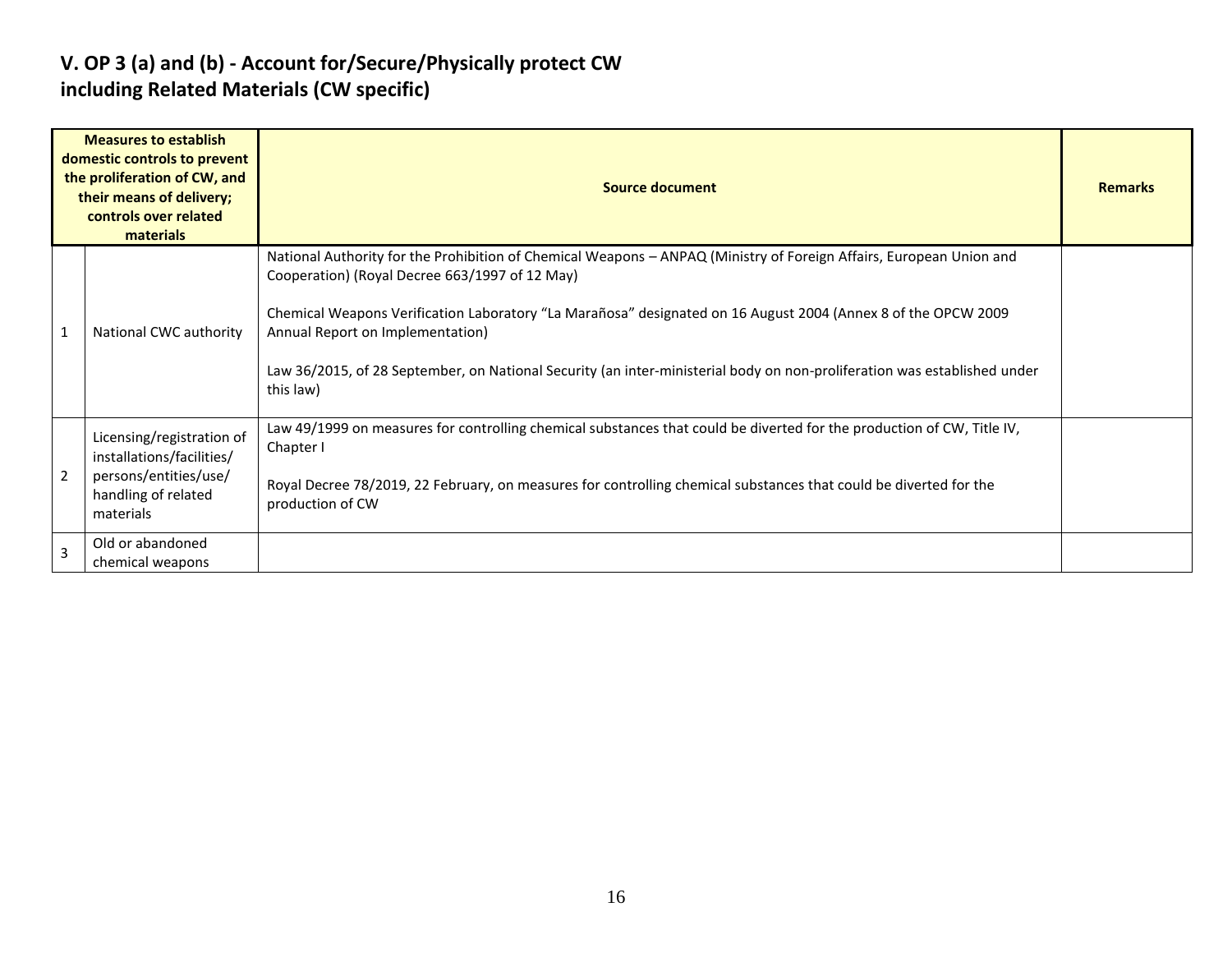#### **VI. OP 3 (a) and (b) - Account for/Secure/Physically protect BW including Related Materials (BW specific)**

| <b>Measures to establish</b><br>domestic controls to prevent<br>the proliferation of BW, their<br>means of delivery; controls<br>over related materials | Source document                                                                                                                       |  |  |  |  |  |  |
|---------------------------------------------------------------------------------------------------------------------------------------------------------|---------------------------------------------------------------------------------------------------------------------------------------|--|--|--|--|--|--|
| Licensing/registration of<br>installations/facilities/<br>persons/entities/use/<br>handling of materials                                                | Law 36/2015, of 28 September, on National Security (an inter-ministerial body on non-proliferation was established under<br>this law) |  |  |  |  |  |  |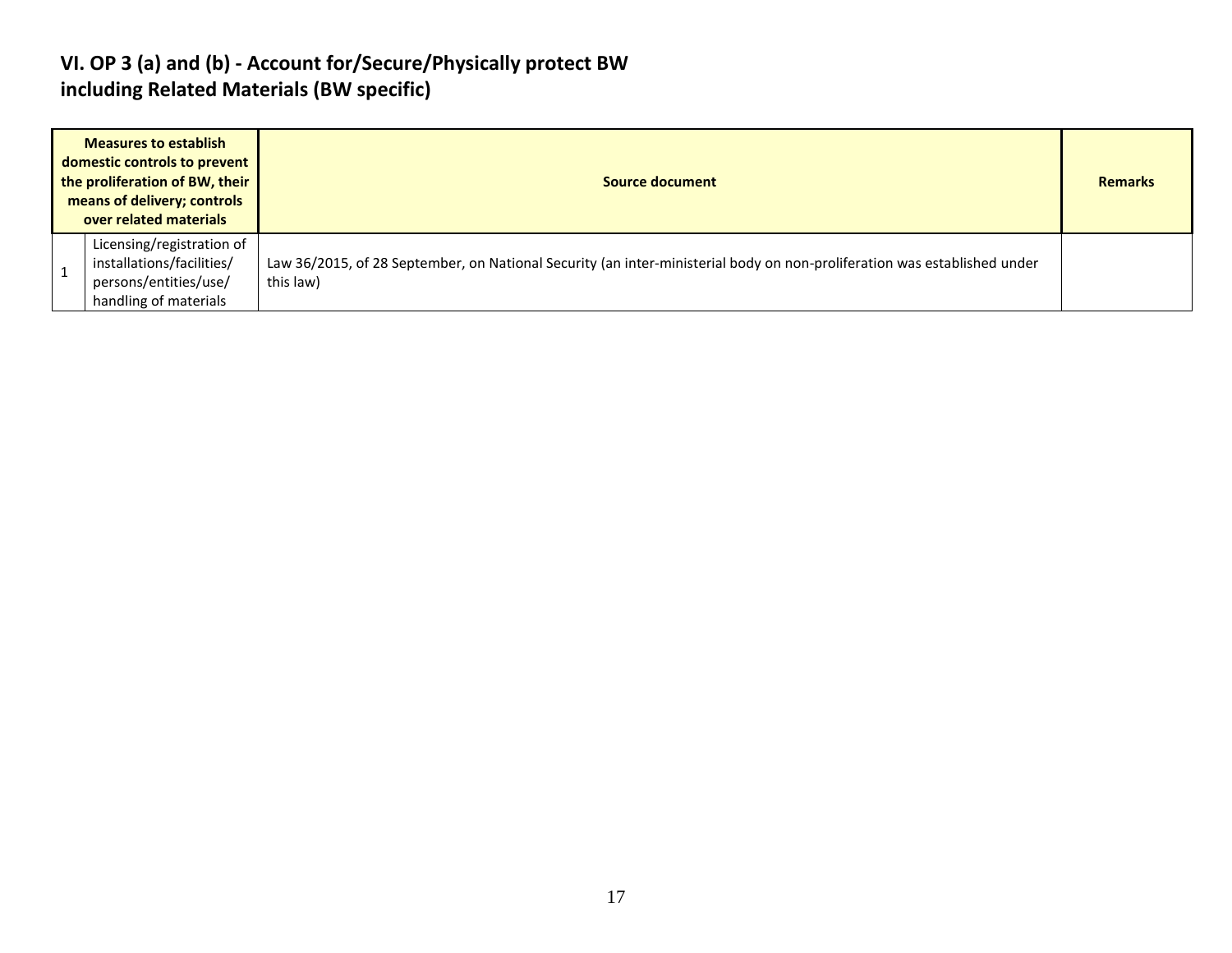# **VII. OP 3 (c) and (d) and related matters from OP 6 - Controls of NW,**

### **CW and BW, including Related Materials**

| <b>Border controls and export</b><br>and trans-shipment controls<br>to prevent the proliferation<br>of nuclear, chemical and<br>biological weapons and their<br>means of delivery including<br>related materials |                                                                                   | <b>National legal framework</b> |                                       |                           |                                                                                                                                                                                                                                                                                                                                                                                                     |        |                  | <b>Enforcement and civil/criminal penalties</b> |                                                                                                                                                                    |                |  |  |
|------------------------------------------------------------------------------------------------------------------------------------------------------------------------------------------------------------------|-----------------------------------------------------------------------------------|---------------------------------|---------------------------------------|---------------------------|-----------------------------------------------------------------------------------------------------------------------------------------------------------------------------------------------------------------------------------------------------------------------------------------------------------------------------------------------------------------------------------------------------|--------|------------------|-------------------------------------------------|--------------------------------------------------------------------------------------------------------------------------------------------------------------------|----------------|--|--|
|                                                                                                                                                                                                                  |                                                                                   | ${\bf N}$<br>W                  | $X$ /?<br>$\mathbf{C}$<br>B<br>W<br>W |                           | <b>Source document</b>                                                                                                                                                                                                                                                                                                                                                                              | N<br>W | $X$ /?<br>C<br>W | B<br>W                                          | <b>Source document</b>                                                                                                                                             | <b>Remarks</b> |  |  |
| $\mathbf{1}$                                                                                                                                                                                                     | Border control to<br>detect, deter, prevent<br>and combat illicit<br>trafficking  | X                               | Χ                                     | $\mathsf{X}$              | NW/CW/BW:<br>Council Regulation (EU) No 952/2013 (Union<br>Customs Code), as amended, especially Articles<br>264 and 267<br>Regulation (EC) No 1889/2005 of the European<br>Parliament and of the Council of 26 October<br>2005 on controls of cash entering or leaving<br>the Community<br>Organic Law 12/1995 of 12 December on<br>Suppression of Smuggling, as amended<br>Royal Decree 1649/1998 | X      | X                | X                                               | NW/CW/BW:<br>Organic Law 12/1995 of 12 September on<br>Suppression of Smuggling, as amended<br>Royal Decree 1649/1998                                              |                |  |  |
| $\overline{2}$                                                                                                                                                                                                   | Law enforcement to<br>detect, deter, prevent<br>and combat illicit<br>trafficking | X                               | $\mathsf{X}$                          | $\mathsf{X}$              | NW/CW/BW:<br>Resolution 20 July 1992 of the State Agency of<br>Fiscal Administration on the organization and<br>functions of customs inspectors<br>Council Regulation (EU) No 952/2013 (Union<br>Customs Code), as amended, especially Article<br>198                                                                                                                                               | X      | $\times$         | $\mathsf{X}$                                    | NW/CW/BW:<br>Department of Customs and Special Taxes in<br>the State Agency of Fiscal Administration<br>Civil Guard (Guardia Civil) in the Ministry of<br>Interior |                |  |  |
| 3                                                                                                                                                                                                                | Border control detection<br>measures                                              | X                               | X                                     | $\boldsymbol{\mathsf{X}}$ | NW/CW/BW:<br>Union Customs Code, as amended, Articles 13,<br>15 and Title IX                                                                                                                                                                                                                                                                                                                        | X      | Χ                | $\mathsf{X}$                                    | NW/CW/BW:<br>Union Customs Code, as amended, Article 22<br>Scanners and X-ray                                                                                      |                |  |  |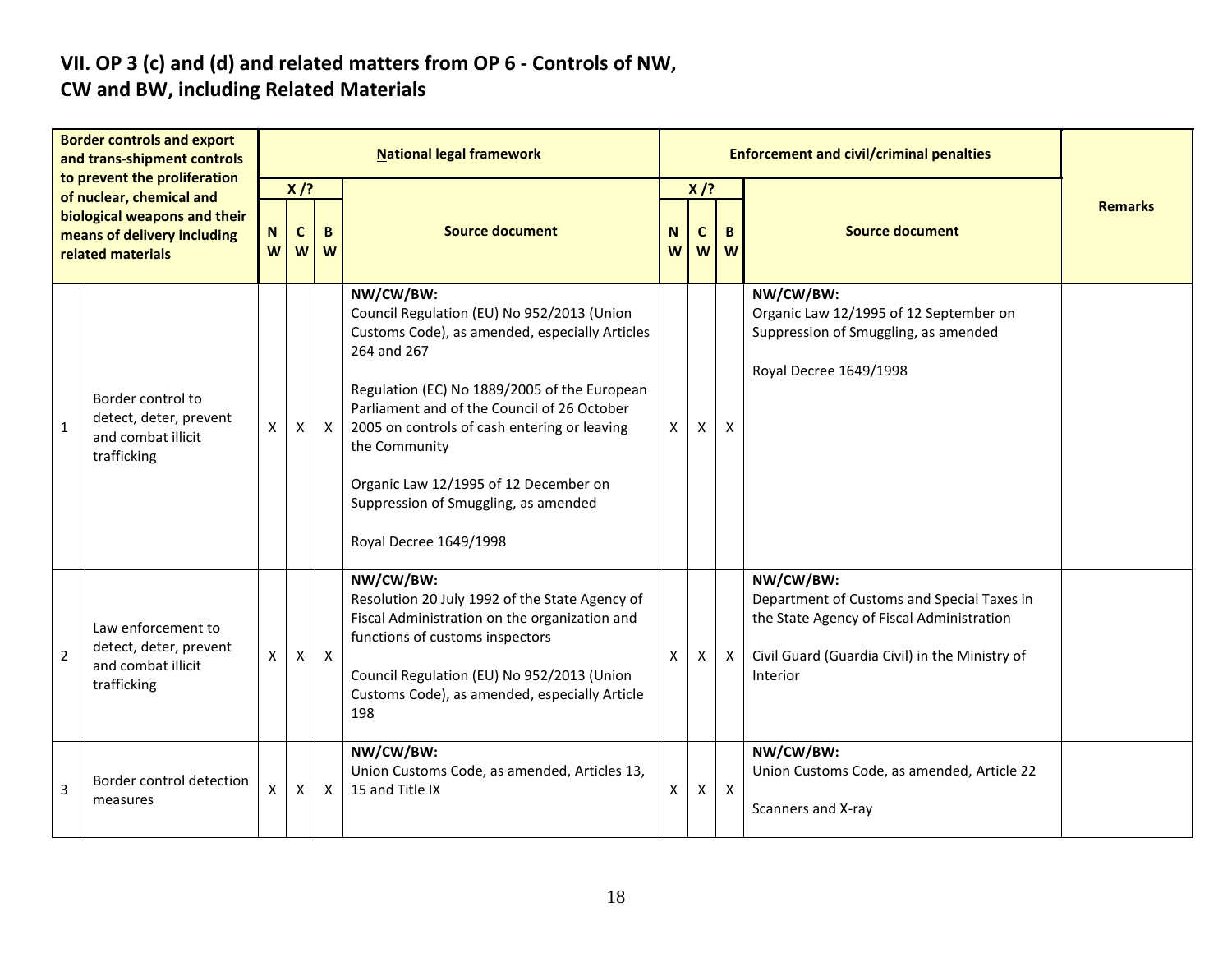| 4 | Control of brokering                   | X            | X | Χ            | NW/CW/BW:<br>Council Regulation (EC) No 428/2009 of 5 May<br>2009 setting up a Community regime for the<br>control of exports, transfer, brokering and<br>transit of dual-use items, as amended, Article 5<br>Law 53/2007 of 28 December on control of<br>foreign trade in defence material and dual-use<br>items<br>Royal Decree 679/2014 of 1 August 2014                                                                                                                                                          | X | X. | $\cdot$                   | NW/CW/BW:<br>Penal Code, as amended<br>Organic Law 12/1995 of 12 December on<br>Suppression of Smuggling, as amended<br>Council Regulation (EC) No 428/2009 of 5 May<br>2009, Article 24 (Each Member State shall take<br>appropriate measures to ensure proper<br>enforcement of all the provisions of this<br>Regulation. In particular, it shall lay down the<br>penalties applicable to infringements of the<br>provisions of this Regulation or of those<br>adopted for its implementation. Those<br>penalties must be effective, proportionate and<br>dissuasive) |  |
|---|----------------------------------------|--------------|---|--------------|----------------------------------------------------------------------------------------------------------------------------------------------------------------------------------------------------------------------------------------------------------------------------------------------------------------------------------------------------------------------------------------------------------------------------------------------------------------------------------------------------------------------|---|----|---------------------------|-------------------------------------------------------------------------------------------------------------------------------------------------------------------------------------------------------------------------------------------------------------------------------------------------------------------------------------------------------------------------------------------------------------------------------------------------------------------------------------------------------------------------------------------------------------------------|--|
| 5 | Export control<br>legislation in place | X            | X | $\mathsf{X}$ | NW/CW/BW:<br>Council Regulation (EC) No 428/2009 of 5 May<br>2009, as amended<br>Law 53/2007 of 28 December on control of<br>foreign trade in defence material and dual-use<br>items<br>Royal Decree 679/2014 of 1 August 2014<br>Royal Decree 494/2020 of 28 April, amending<br>Royal Decree 679/2014, to implement a post<br>shipment verification procedure                                                                                                                                                       | X | X  | $\boldsymbol{\mathsf{X}}$ | NW/CW/BW:<br>Penal Code, as amended<br>Organic Law 12/1995 of 12 December on<br>Suppression of Smuggling, as amended                                                                                                                                                                                                                                                                                                                                                                                                                                                    |  |
| 6 | Licensing provisions and<br>Authority  | $\mathsf{X}$ | X | Х            | NW/CW/BW:<br>Council Regulation (EC) No 428/2009 of 5 May<br>2009, as amended, Articles 3, 4, 5, 9, Chapter<br>III (intra-Community transfers do not require<br>an authorisation, except for items listed in<br>Annex IV and items listed in Part 2 of Annex IV<br>shall not be covered by a general authorisation<br>(Article 22)), Annexes II (EU General Export<br>Authorisations) and IIIa and b (models)<br>Law 53/2007 of 28 December on control of<br>foreign trade in defence material and dual-use<br>items | X | X  | $\mathsf{X}$              | NW/CW/BW:<br>Penal Code, as amended<br>Organic Law 12/1995 of 12 December on<br>Suppression of Smuggling, as amended<br>Law 53/2007 of 28 December on control of<br>foreign trade in defence material and dual-use<br>items<br>Ministry of Industry, Trade and Tourism<br>Ministry of Economic Affairs and Digital<br>Transformation (MINECO)                                                                                                                                                                                                                           |  |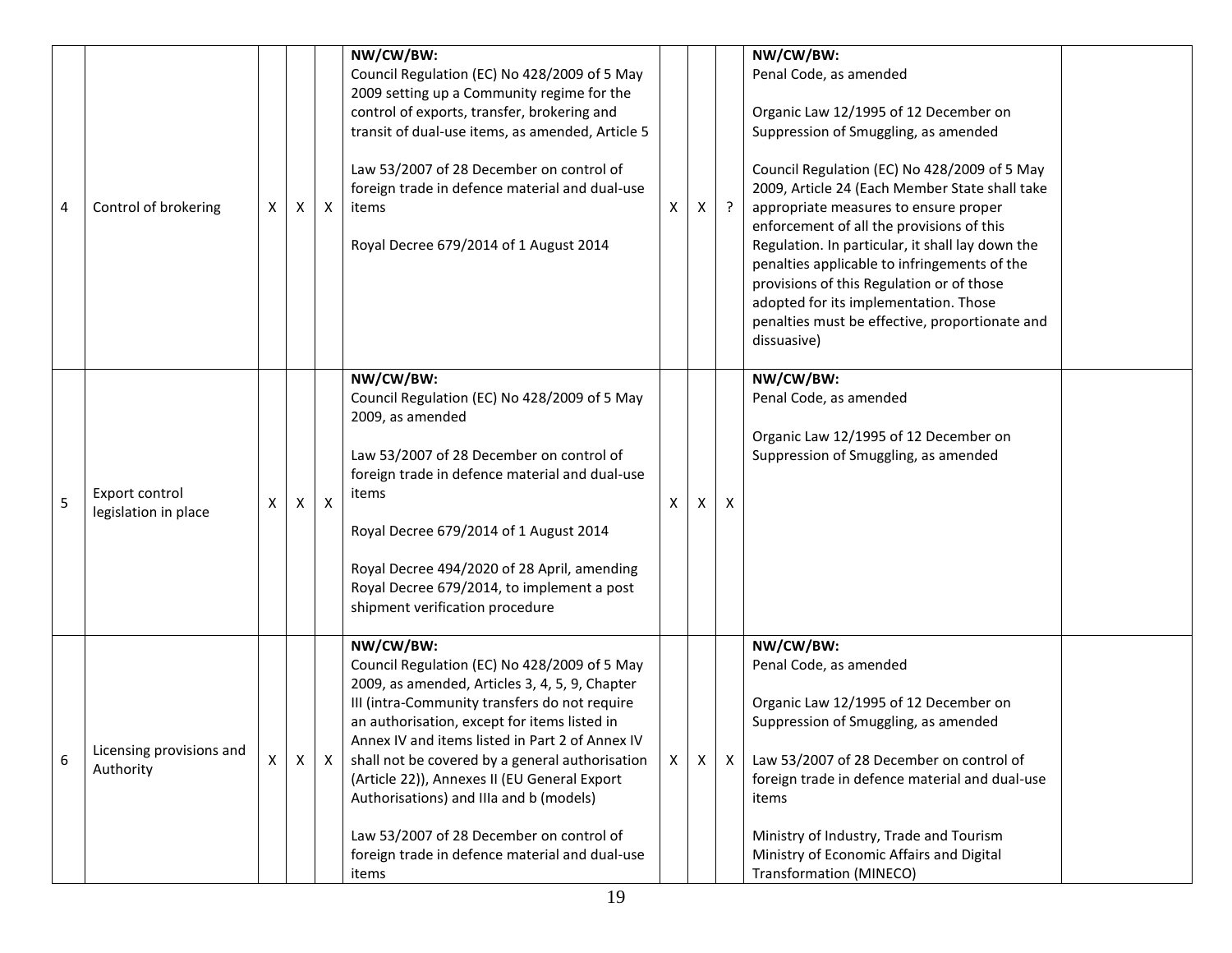|                |                                                            |              |          |              | Royal Decree 679/2014 of 1 August 2014                                                                                                                                                                                                                                                                                     |   |   |                           | Ministry of Foreign Affairs, European Union<br>and Cooperation<br>Directorate-General for Energy Policy and<br><b>Mines</b>                                                                                                        |  |
|----------------|------------------------------------------------------------|--------------|----------|--------------|----------------------------------------------------------------------------------------------------------------------------------------------------------------------------------------------------------------------------------------------------------------------------------------------------------------------------|---|---|---------------------------|------------------------------------------------------------------------------------------------------------------------------------------------------------------------------------------------------------------------------------|--|
|                |                                                            |              |          |              | NW:<br>Royal Decree 1308/2011 on physical protection<br>of nuclear facilities and materials and<br>radioactive sources                                                                                                                                                                                                     |   |   |                           |                                                                                                                                                                                                                                    |  |
| $\overline{7}$ | Control lists of<br>materials, equipment<br>and technology | X            | X        | $\mathsf{X}$ | NW/CW/BW:<br>Council Regulation (EC) No 428/2009 of 5 May<br>2009, as amended, Article 2 ("dual-use items<br>shall mean items, including software and<br>technology"), Annex I<br>Law 53/2007 of 28 December on control of<br>foreign trade in defence material and dual-use<br>items<br>Royal Decree 679/2014 of 1 August | Х | Χ | $\mathsf{X}$              | NW/CW/BW:<br>Council Regulation (EC) No 428/2009 of 5 May<br>2009, as amended, Annex I<br>Law 53/2007 of 28 December on control of<br>foreign trade in defence material and dual-use<br>items<br>Royal Decree 679/2014 of 1 August |  |
| 8              | Intangible technology<br>transfers                         | X            | X        | $\mathsf{X}$ | NW/CW/BW:<br>Council Regulation (EC) No 428/2009 of 5 May<br>2009, as amended, Article 2<br>Law 53/2007 of 28 December on control of<br>foreign trade in defence material and dual-use<br>items<br>Royal Decree 679/2014 of 1 August                                                                                       | X | X | $\mathsf{X}$              | NW/CW/BW:<br>Council Regulation (EC) No 428/2009 of 5 May<br>2009, Article 24<br>Royal Decree 679/2014 of 1 August<br>Penal Code, as amended, Articles 282 bis, 576,<br>577                                                        |  |
| 9              | Inclusion of means of<br>delivery                          | $\mathsf{x}$ | $x \mid$ | $\mathsf{X}$ | NW/CW/BW:<br>Council Regulation (EC) No 428/2009 of 5 May<br>2009, as amended, Annex I<br>Law 53/2007 of 28 December on control of<br>foreign trade in defence material and dual-use<br>items<br>Royal Decree 679/2014 of 1 August                                                                                         | X | X | $\boldsymbol{\mathsf{X}}$ | NW/CW/BW:<br>Council Regulation (EC) No 428/2009 of 5 May<br>2009, Article 24<br>Royal Decree 679/2014 of 1 August                                                                                                                 |  |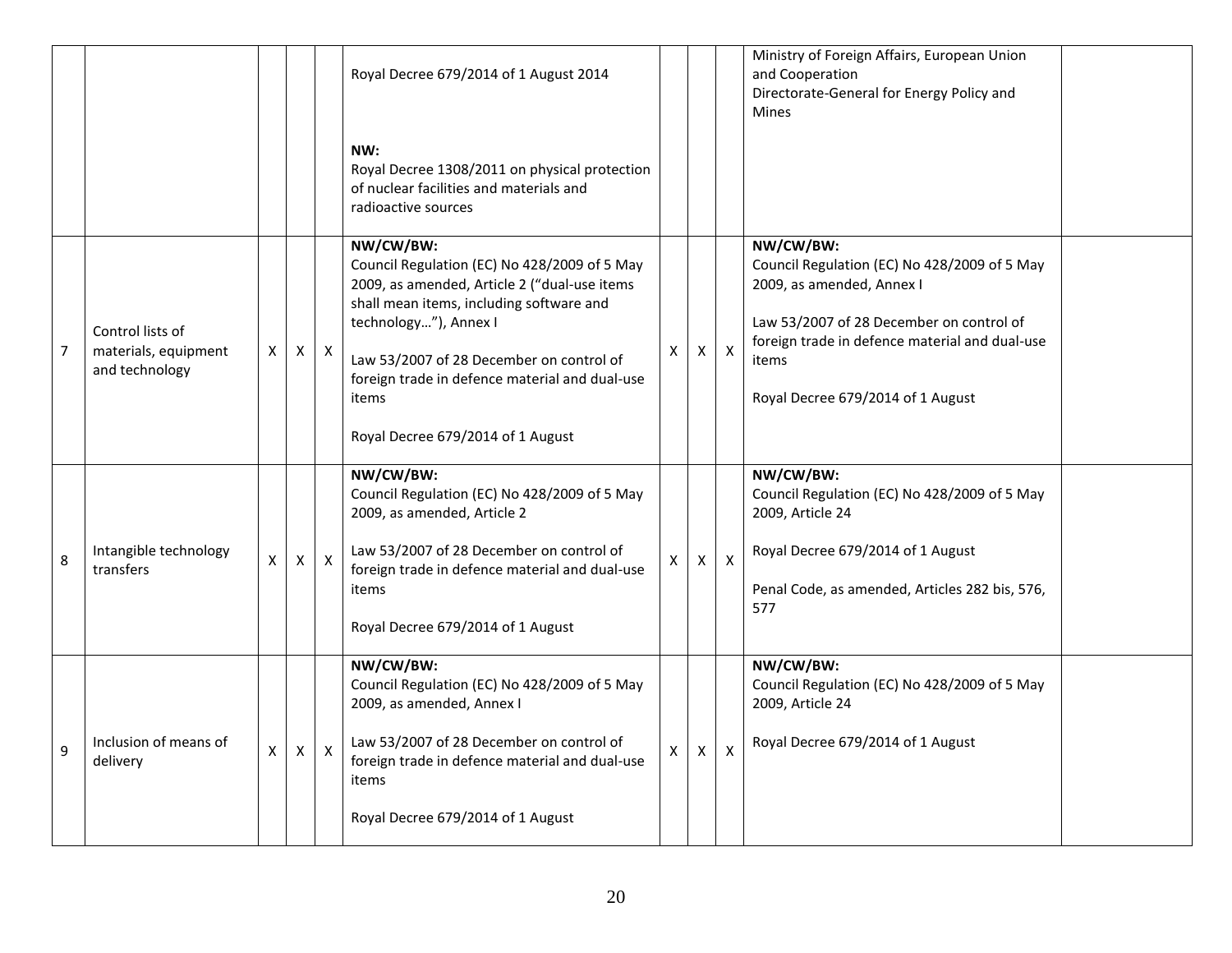| 10 | End-user controls      | х              | Χ            | $\boldsymbol{\mathsf{X}}$ | NW/CW/BW:<br>Council Regulation (EC) No 428/2009 of 5 May<br>2009, as amended<br>Law 53/2007 of 28 December on control of<br>foreign trade in defence material and dual-use<br>items<br>Royal Decree 679/2014 of 1 August<br>Royal Decree 494/2020 of 28 April, amending<br>Royal Decree 679/2014, to implement a post<br>shipment verification procedure                                              | X            | х | $\boldsymbol{\mathsf{X}}$ | NW/CW/BW:<br>Organic Law 12/1995 of 12 September on<br>suppression of smuggling, as amended<br>Royal Decree 1649/1998<br>Penal Code, as amended<br>Royal Decree 679/2014 of 1 August |  |
|----|------------------------|----------------|--------------|---------------------------|--------------------------------------------------------------------------------------------------------------------------------------------------------------------------------------------------------------------------------------------------------------------------------------------------------------------------------------------------------------------------------------------------------|--------------|---|---------------------------|--------------------------------------------------------------------------------------------------------------------------------------------------------------------------------------|--|
| 11 | Catch all clause       | X              | X            | $\mathsf{X}$              | NW/CW/BW:<br>Council Regulation (EC) No 428/2009 of 5 May<br>2009, as amended, Article 4<br>Law 53/2007 of 28 December on control of<br>foreign trade in defence material and dual-use<br>items<br>Royal Decree 679/2014 of 1 August                                                                                                                                                                   | $\mathsf{x}$ | X | $\boldsymbol{\mathsf{X}}$ | NW/CW/BW:<br>Council Regulation (EC) No 428/2009 of 5 May<br>2009, Article 24<br>Royal Decree 679/2014 of 1 August                                                                   |  |
| 12 | Transit control        | Χ              | $\mathsf{X}$ | X                         | NW/CW/BW:<br>Council Regulation (EC) No 428/2009 of 5 May<br>2009, as amended, Article 6<br>Council Regulation (EU) No 952/2013 (Union<br>Customs Code), as amended, especially Articles<br>5, 141, 158, 210, and chapter on transit,<br>Articles 226, 233<br>Law 53/2007 of 28 December on control of<br>foreign trade in defence material and dual-use<br>items<br>Royal Decree 679/2014 of 1 August | X            | X | $\boldsymbol{X}$          | NW/CW/BW:<br>Council Regulation (EC) No 428/2009 of 5 May<br>2009, Article 24<br>Organic Law 12/1995 of 12 September on<br>suppression of smuggling, as amended                      |  |
| 13 | Trans-shipment control | $\mathsf{X}^-$ | X            | $\mathsf{x}$              | NW/CW/BW:<br>Council Regulation (EC) No 428/2009 of 5 May<br>2009, as amended                                                                                                                                                                                                                                                                                                                          | $\mathsf X$  | X | $\mathsf{X}$              | NW/CW/BW:<br>Council Regulation (EC) No 428/2009 of 5 May<br>2009, as amended, Article 24                                                                                            |  |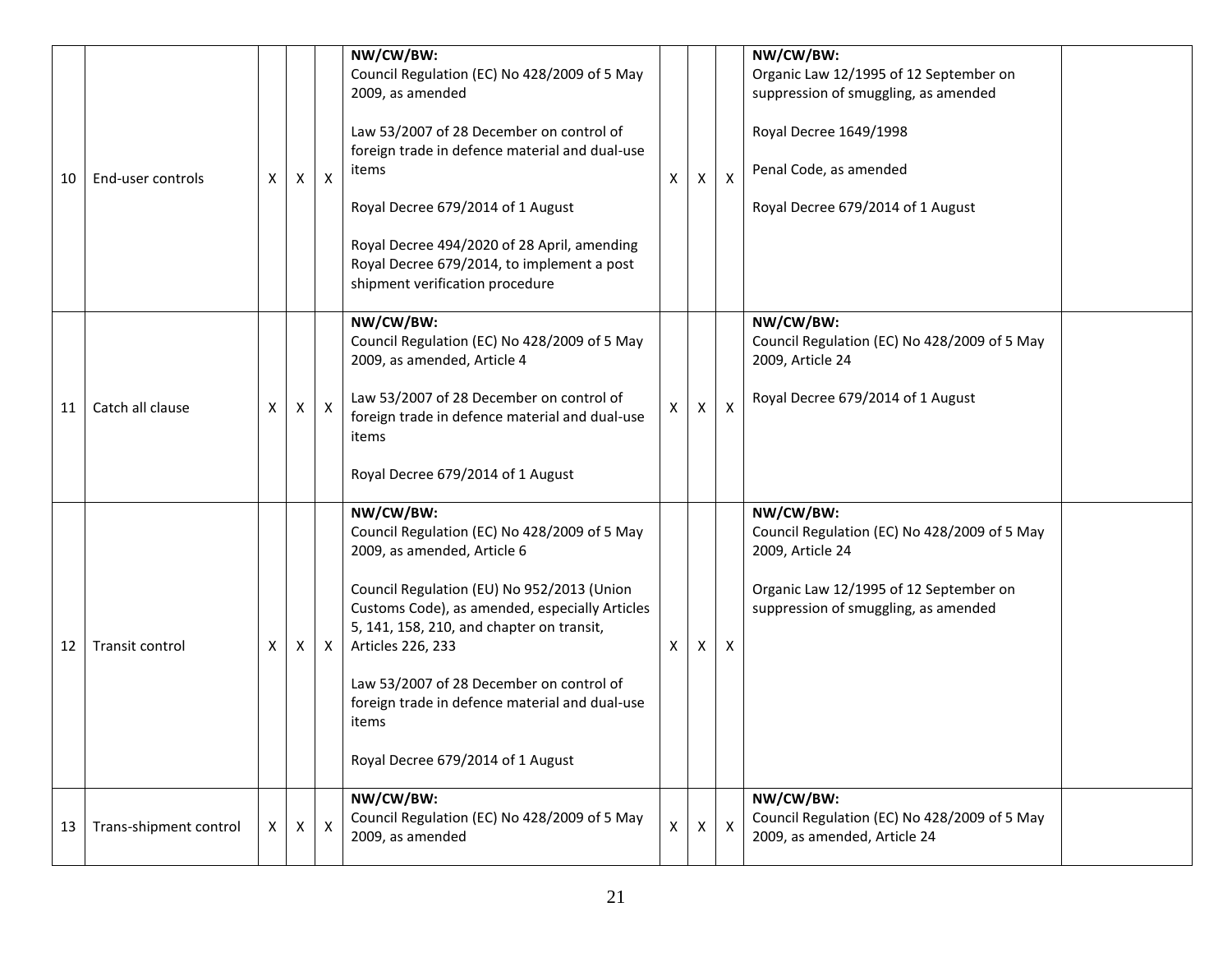|    |                                                                                                                                        |              |                |                | Council Regulation (EU) No 952/2013 (Union<br>Customs Code), as amended<br>Law 53/2007 of 28 December on control of<br>foreign trade in defence material and dual-use<br>items<br>Royal Decree 679/2014 of 1 August                                                                                                                                                                                               |                |   |                           | Organic Law 12/1995 of 12 September on<br>suppression of smuggling, as amended                                                                                  |  |
|----|----------------------------------------------------------------------------------------------------------------------------------------|--------------|----------------|----------------|-------------------------------------------------------------------------------------------------------------------------------------------------------------------------------------------------------------------------------------------------------------------------------------------------------------------------------------------------------------------------------------------------------------------|----------------|---|---------------------------|-----------------------------------------------------------------------------------------------------------------------------------------------------------------|--|
| 14 | Re-export control                                                                                                                      | X            | $\times$       | X              | NW/CW/BW:<br>Council Regulation (EC) No 428/2009 of 5 May<br>2009, as amended, Article 2 (defines "re-<br>export" as an "export" for the purposes of the<br>Regulation)<br>Council Regulation (EU) No 952/2013 (Union<br>Customs Code), as amended, Article 270<br>Law 53/2007 of 28 December on control of<br>foreign trade in defence material and dual-use<br>items                                            | $\mathsf{X}^-$ | X | X                         | NW/CW/BW:<br>Council Regulation (EC) No 428/2009 of 5 May<br>2009, Article 24<br>Organic Law 12/1995 of 12 September on<br>suppression of smuggling, as amended |  |
| 15 | Control over financing of<br>exports/transhipments<br>that would contribute to<br>proliferation                                        |              | X              | $\pmb{\times}$ | NW/CW/BW:<br>Penal Code, as amended, Articles 282 bis and<br>576 bis<br>Royal Decree 679/2014 of 1 August<br>Directive (EU) No 2015/849 of the European<br>Parliament and of the Council of 20 May 2015<br>on the prevention of the use of the financial<br>system for the purposes of money laundering<br>or terrorist financing (and Spanish national<br>transpositions thereof: Law 10/2010 and Penal<br>Code) | X.             | X | Х                         | NW/CW/BW:<br>Penal Code, as amended, Articles 282 bis and<br>576 bis                                                                                            |  |
| 16 | Control over services<br>related to exports/<br>transhipments that<br>would contribute to<br>proliferation including<br>transportation | $\mathsf{X}$ | $\pmb{\times}$ | $\pmb{\times}$ | NW/CW/BW:<br>Organic Law 12/1995 of 12 September on<br>suppression of smuggling, as amended<br>Royal Decree 679/2014 of 1 August                                                                                                                                                                                                                                                                                  | X              | X | $\boldsymbol{\mathsf{x}}$ | NW/CW/BW:<br>Organic Law 12/1995 of 12 September on<br>suppression of smuggling, as amended                                                                     |  |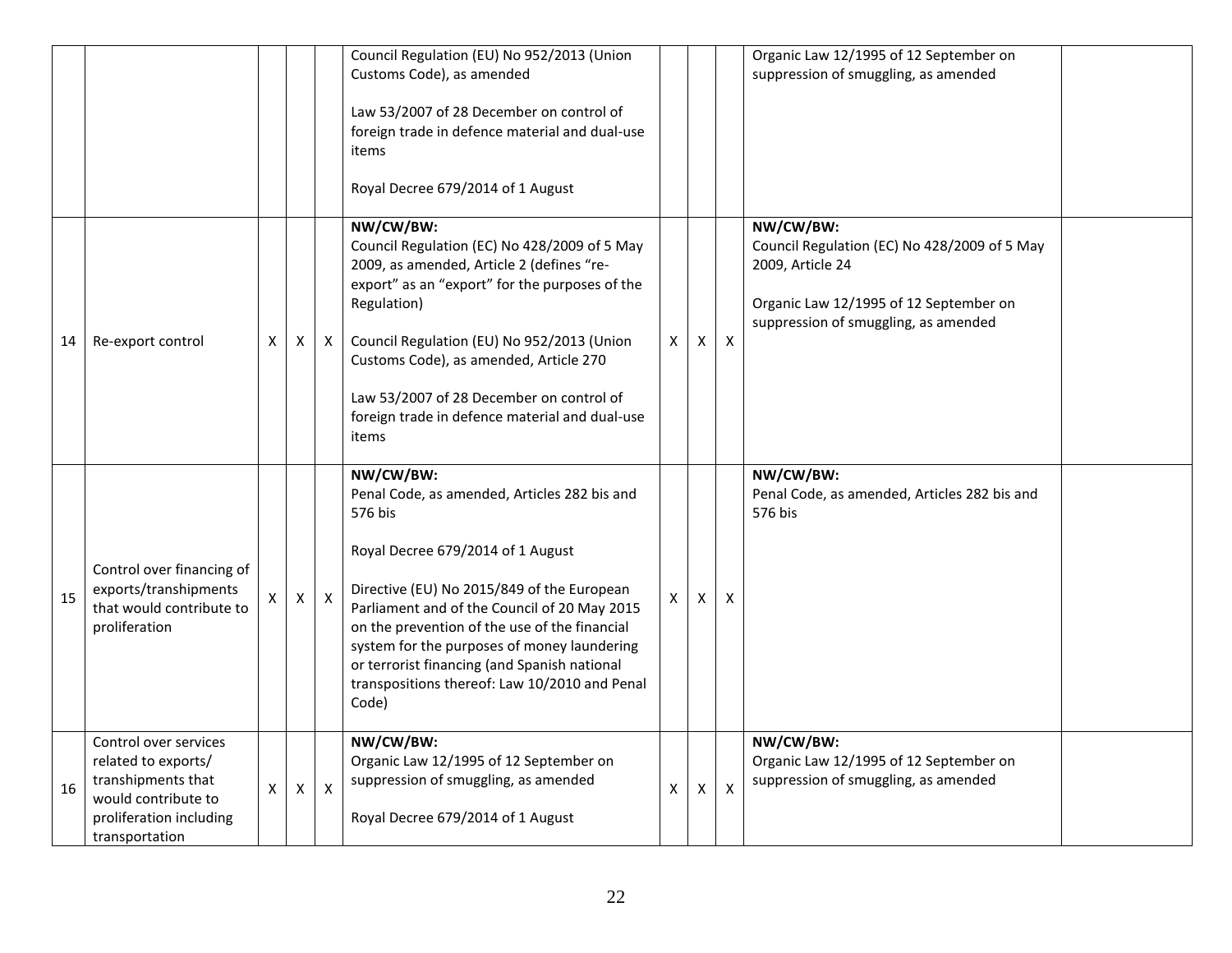#### **VIII. OP 7 and 8 (d) - Assistance, Work with and inform Industry and Public, and other Information**

| $\mathbf{1}$            | Assistance offered                                                | Assistance in the field of export controls and commodity identification training (dual use technology), with a special focus on Spanish-speaking<br>countries.                                                                                                                                                                                                                                                                                              |
|-------------------------|-------------------------------------------------------------------|-------------------------------------------------------------------------------------------------------------------------------------------------------------------------------------------------------------------------------------------------------------------------------------------------------------------------------------------------------------------------------------------------------------------------------------------------------------|
| $\overline{2}$          | Assistance Point of<br>Contact (for assistance<br>providers only) | Mr Miguel Ángel Fuentes Peniza<br>Chief, Chemical and Conventional Disarmament<br>Ministry of Foreign Affairs, European Union and Cooperation<br>Directorate-General for Foreign Policy and Security, Non-Proliferation Department<br>Email: mangel.fuentes@maec.es<br>Mr David Izquierdo Ortiz de Zarate<br>Counsellor, Permanent Mission of Spain to the United Nations<br>Tel: +1 212-661-1050<br>Fax: +1 212-949-7247<br>Email: david.izquierdo@maec.es |
| $\overline{\mathbf{3}}$ | Assistance requested                                              |                                                                                                                                                                                                                                                                                                                                                                                                                                                             |
| $\overline{4}$          | Action taken to work<br>with and inform industry                  | Regular contacts with relevant industry associations, organisation of seminars to update industry on new trends and legislation and, on a case-<br>by-case approach, individual meetings with certain companies when a particular technology, equipment or substance is of concern.                                                                                                                                                                         |
| -5                      | Action taken to work<br>with and inform the<br>public             | Public information campaigns                                                                                                                                                                                                                                                                                                                                                                                                                                |
| 6                       | Point of Contact                                                  | Mr Miguel Ángel Fuentes Peniza<br>Chief, Chemical and Conventional Disarmament<br>Ministry of Foreign Affairs, European Union and Cooperation<br>Directorate-General for Foreign Policy and Security, Non-Proliferation Department<br>Email: mangel.fuentes@maec.es<br>Mr David Izquierdo Ortiz de Zarate<br>Counsellor, Permanent Mission of Spain to the United Nations<br>Tel: +1 212-661-1050<br>Fax: +1 212-949-7247<br>Email: david.izquierdo@maec.es |